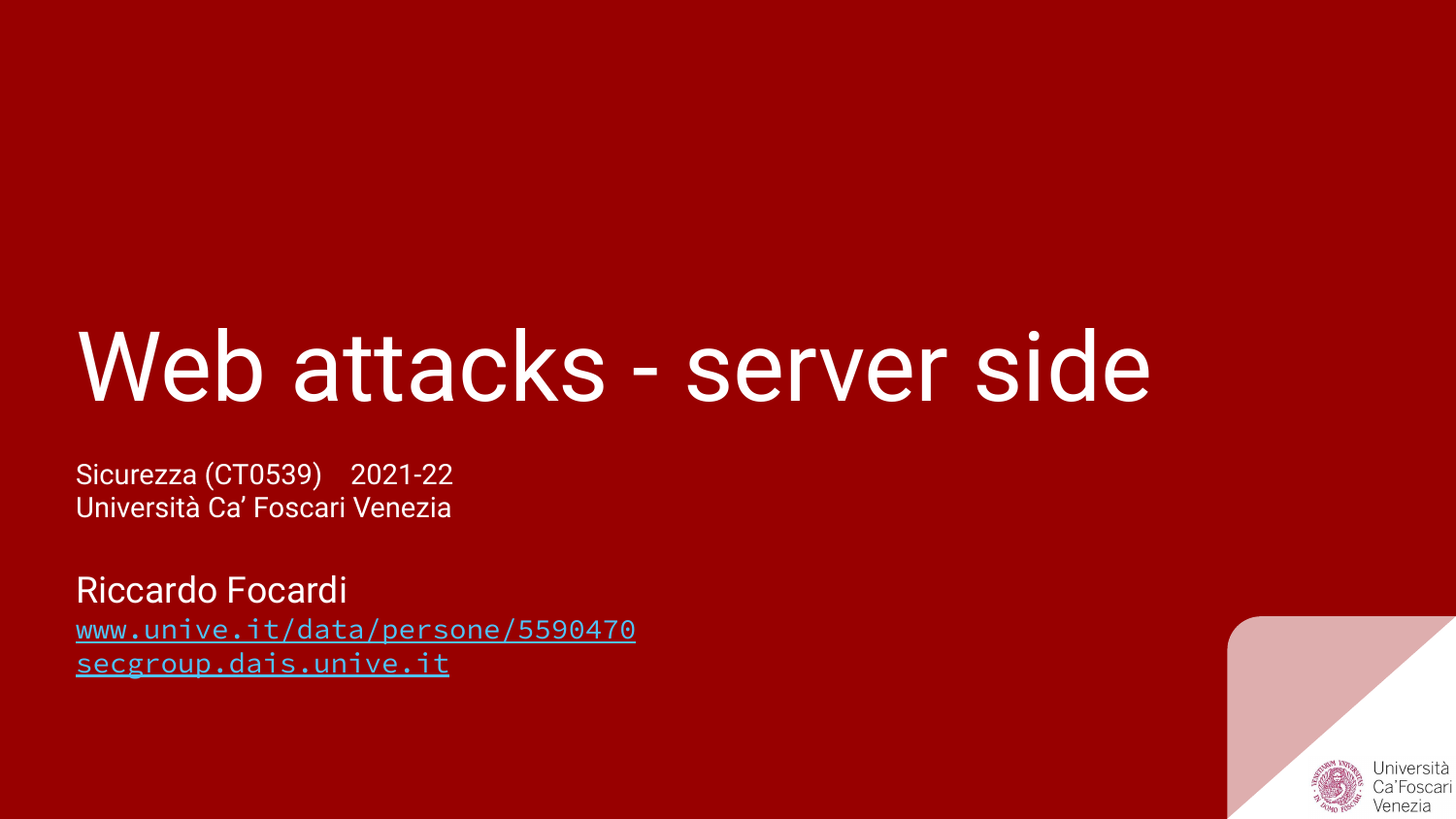# Web (in)security

Web applications are complex and offer an incredibly **wide** attack surface

- attacks directly targeting the **server-side code** or **databases**
- attacks running in the **browser**
- attacks on the **network**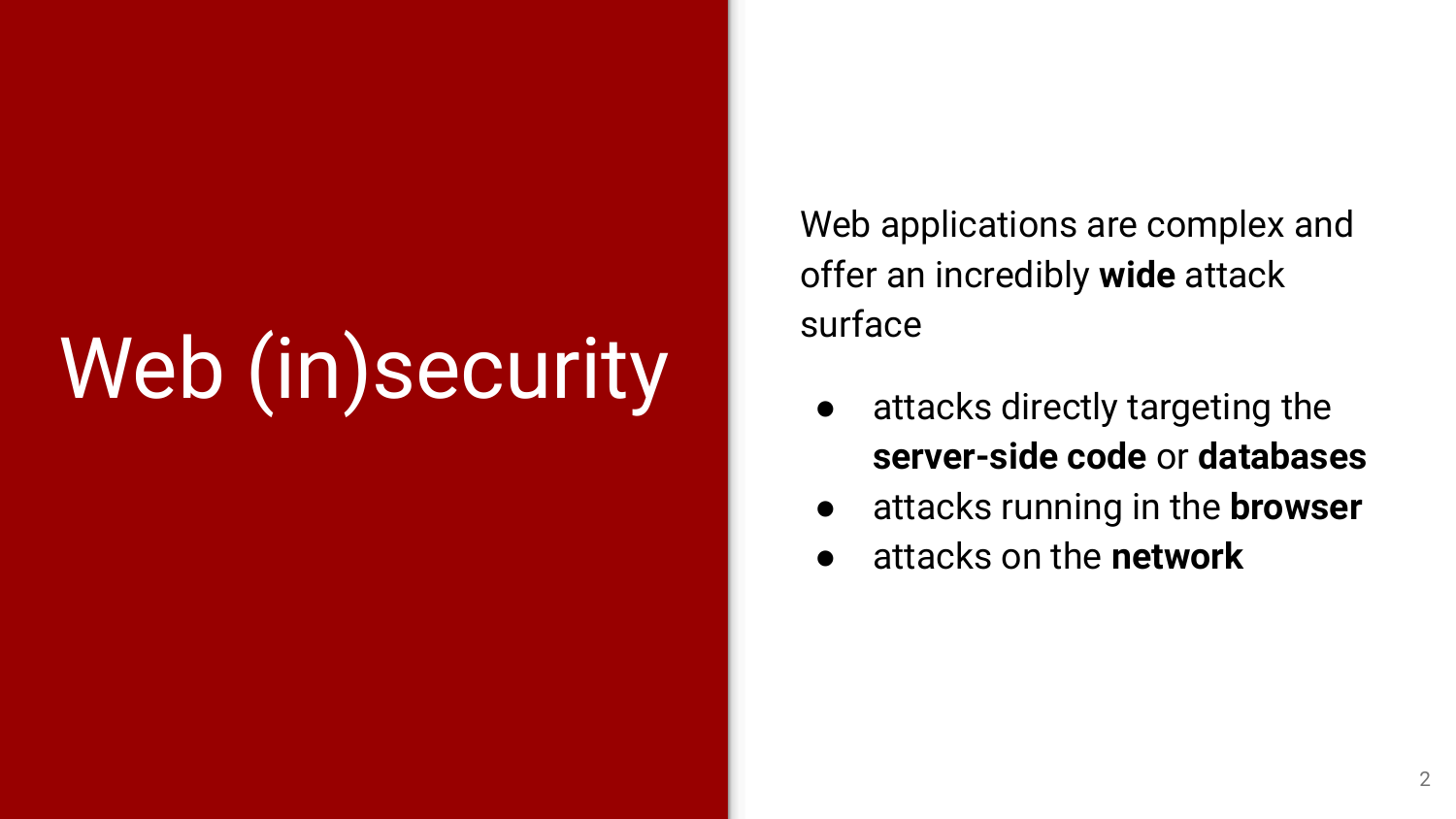### Secure coding principles

Web applications are programs and web attacks are often due to programming **bugs**

**Principle 1**: Pay attention to how **user input** is processed, prevent that it affects control-flow in **unexpected** ways

**Principle 2**: Adopt security **best practices** whenever possible

**Principle 3**: Avoid clearly **insecure** functions or coding

⇒ Web attacks are often due to **insecure programming primitives or protocols** made available to developers

**Principle 4:** Avoid ad hoc solutions, use **standard** ones instead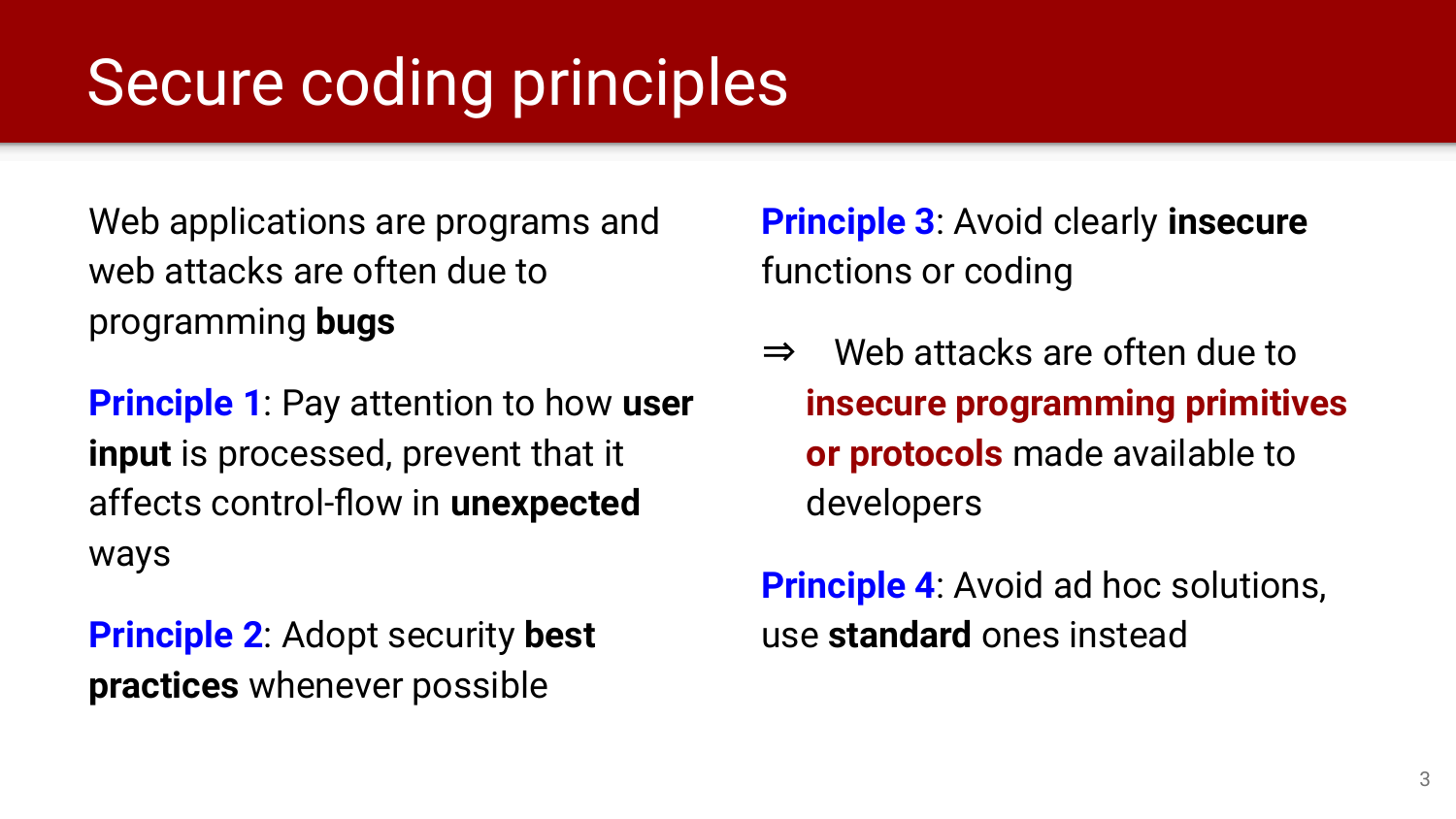# Server-side attacks

We consider **PHP**, one of the most prominent programming languages for web application

We illustrate **common PHP vulnerabilities**:

- **String comparison attacks**
- *File inclusion* attacks
- *Deserialization* attacks
- *SQL injection* attacks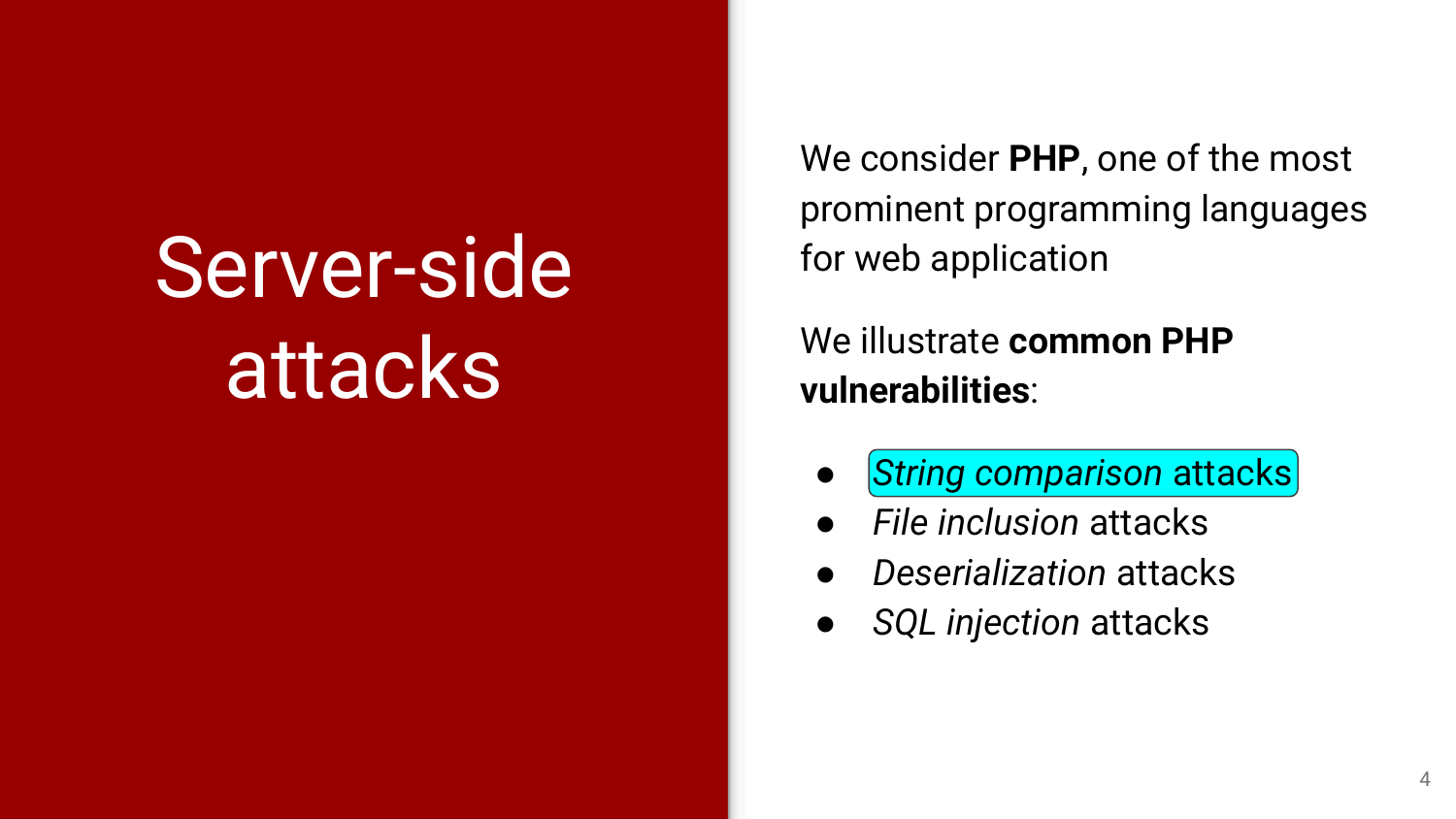## Type juggling and loose comparison

**Type juggling**: PHP does not require (or support) explicit type definition in variable declaration

 $\Rightarrow$  a variable's type is determined by the **context** in which the variable is used

Type juggling performs automatic type conversion *when needed*

**strict comparison** === equates only **identical** values (same value & type)

**loose comparison** == equates (different) values of different types, i.e., values are the same after **type juggling**

Loose comparison **simplifies code**. **Example**: '10' == 10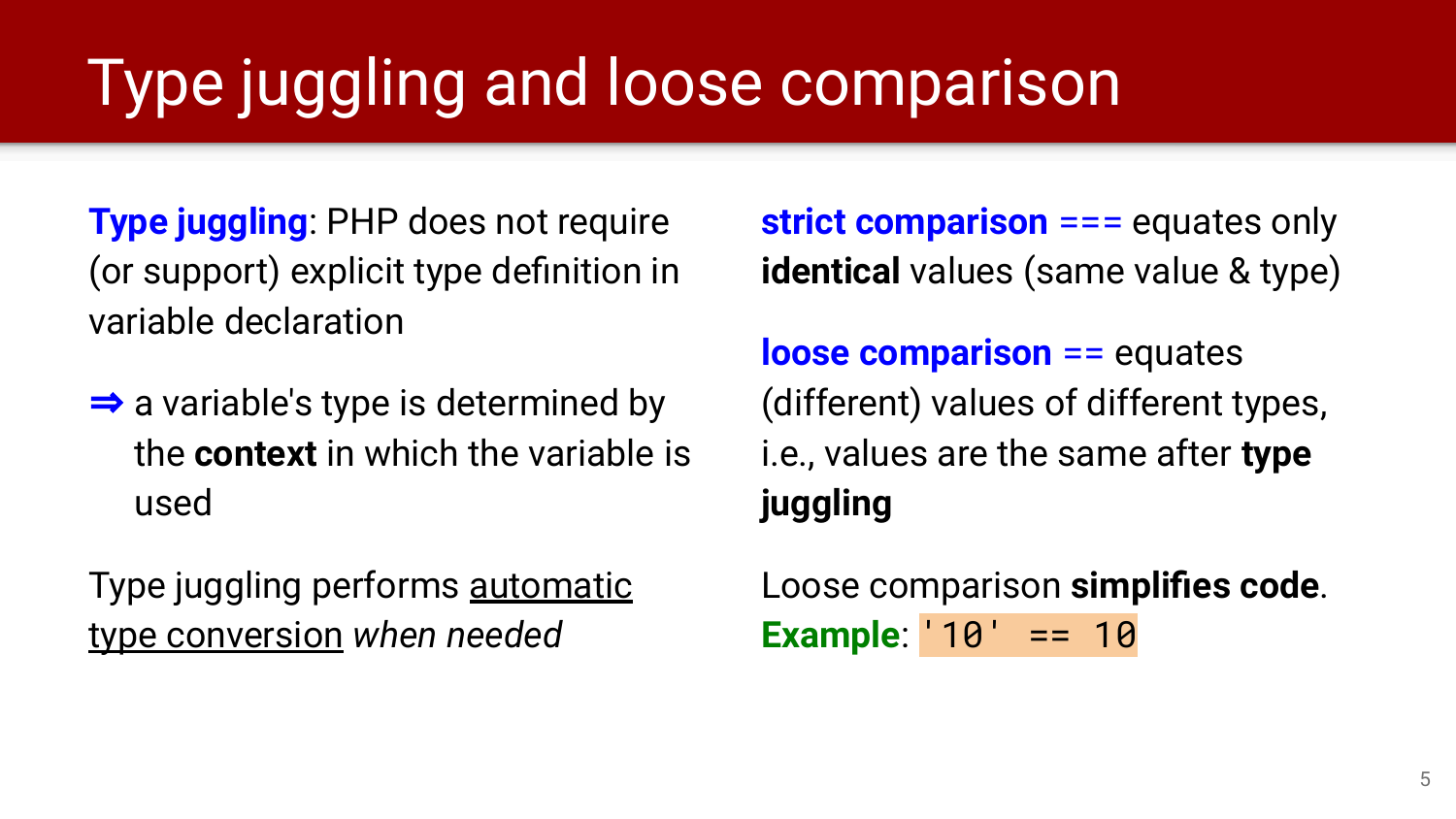### Strict comparison examples

| Strict comparisons with $==$ |              |              |              |                  |              |              |              |              |              |              |              |              |
|------------------------------|--------------|--------------|--------------|------------------|--------------|--------------|--------------|--------------|--------------|--------------|--------------|--------------|
|                              | <b>TRUE</b>  | <b>FALSE</b> |              | $\boldsymbol{0}$ | $-1$         | $H \times H$ | $n_{\Omega}$ | $" - 1"$     | <b>NULL</b>  | arrow()      | "php"        | III          |
| <b>TRUE</b>                  | <b>TRUE</b>  | <b>FALSE</b> | <b>FALSE</b> | <b>FALSE</b>     | <b>FALSE</b> | <b>FALSE</b> | <b>FALSE</b> | <b>FALSE</b> | <b>FALSE</b> | <b>FALSE</b> | <b>FALSE</b> | <b>FALSE</b> |
| <b>FALSE</b>                 | <b>FALSE</b> | <b>TRUE</b>  | <b>FALSE</b> | <b>FALSE</b>     | <b>FALSE</b> | <b>FALSE</b> | <b>FALSE</b> | <b>FALSE</b> | <b>FALSE</b> | <b>FALSE</b> | <b>FALSE</b> | <b>FALSE</b> |
| 1                            | <b>FALSE</b> | <b>FALSE</b> | <b>TRUE</b>  | <b>FALSE</b>     | <b>FALSE</b> | <b>FALSE</b> | <b>FALSE</b> | <b>FALSE</b> | <b>FALSE</b> | <b>FALSE</b> | <b>FALSE</b> | <b>FALSE</b> |
| $\theta$                     | <b>FALSE</b> | <b>FALSE</b> | <b>FALSE</b> | <b>TRUE</b>      | <b>FALSE</b> | <b>FALSE</b> | <b>FALSE</b> | <b>FALSE</b> | <b>FALSE</b> | <b>FALSE</b> | <b>FALSE</b> | <b>FALSE</b> |
| $-1$                         | <b>FALSE</b> | <b>FALSE</b> | <b>FALSE</b> | <b>FALSE</b>     | <b>TRUE</b>  | <b>FALSE</b> | <b>FALSE</b> | <b>FALSE</b> | <b>FALSE</b> | <b>FALSE</b> | <b>FALSE</b> | <b>FALSE</b> |
| $n_1$                        | <b>FALSE</b> | <b>FALSE</b> | <b>FALSE</b> | <b>FALSE</b>     | <b>FALSE</b> | <b>TRUE</b>  | <b>FALSE</b> | <b>FALSE</b> | <b>FALSE</b> | <b>FALSE</b> | <b>FALSE</b> | <b>FALSE</b> |
| "0"                          | <b>FALSE</b> | <b>FALSE</b> | <b>FALSE</b> | <b>FALSE</b>     | <b>FALSE</b> | <b>FALSE</b> | <b>TRUE</b>  | <b>FALSE</b> | <b>FALSE</b> | <b>FALSE</b> | <b>FALSE</b> | <b>FALSE</b> |
| $"$ -1"                      | <b>FALSE</b> | <b>FALSE</b> | <b>FALSE</b> | <b>FALSE</b>     | <b>FALSE</b> | <b>FALSE</b> | <b>FALSE</b> | <b>TRUE</b>  | <b>FALSE</b> | <b>FALSE</b> | <b>FALSE</b> | <b>FALSE</b> |
| <b>NULL</b>                  | <b>FALSE</b> | <b>FALSE</b> | <b>FALSE</b> | <b>FALSE</b>     | <b>FALSE</b> | <b>FALSE</b> | <b>FALSE</b> | <b>FALSE</b> | <b>TRUE</b>  | <b>FALSE</b> | <b>FALSE</b> | <b>FALSE</b> |
| arrow()                      | <b>FALSE</b> | <b>FALSE</b> | <b>FALSE</b> | <b>FALSE</b>     | <b>FALSE</b> | <b>FALSE</b> | <b>FALSE</b> | <b>FALSE</b> | <b>FALSE</b> | <b>TRUE</b>  | <b>FALSE</b> | <b>FALSE</b> |
| "php"                        | <b>FALSE</b> | <b>FALSE</b> | <b>FALSE</b> | <b>FALSE</b>     | <b>FALSE</b> | <b>FALSE</b> | <b>FALSE</b> | <b>FALSE</b> | <b>FALSE</b> | <b>FALSE</b> | <b>TRUE</b>  | <b>FALSE</b> |
| $\overline{m}$               | <b>FALSE</b> | <b>FALSE</b> | <b>FALSE</b> | <b>FALSE</b>     | <b>FALSE</b> | <b>FALSE</b> | <b>FALSE</b> | <b>FALSE</b> | <b>FALSE</b> | <b>FALSE</b> | <b>FALSE</b> | <b>TRUE</b>  |

Picture, from [hydrasky.com](https://hydrasky.com/network-security/php-string-comparison-vulnerabilities/)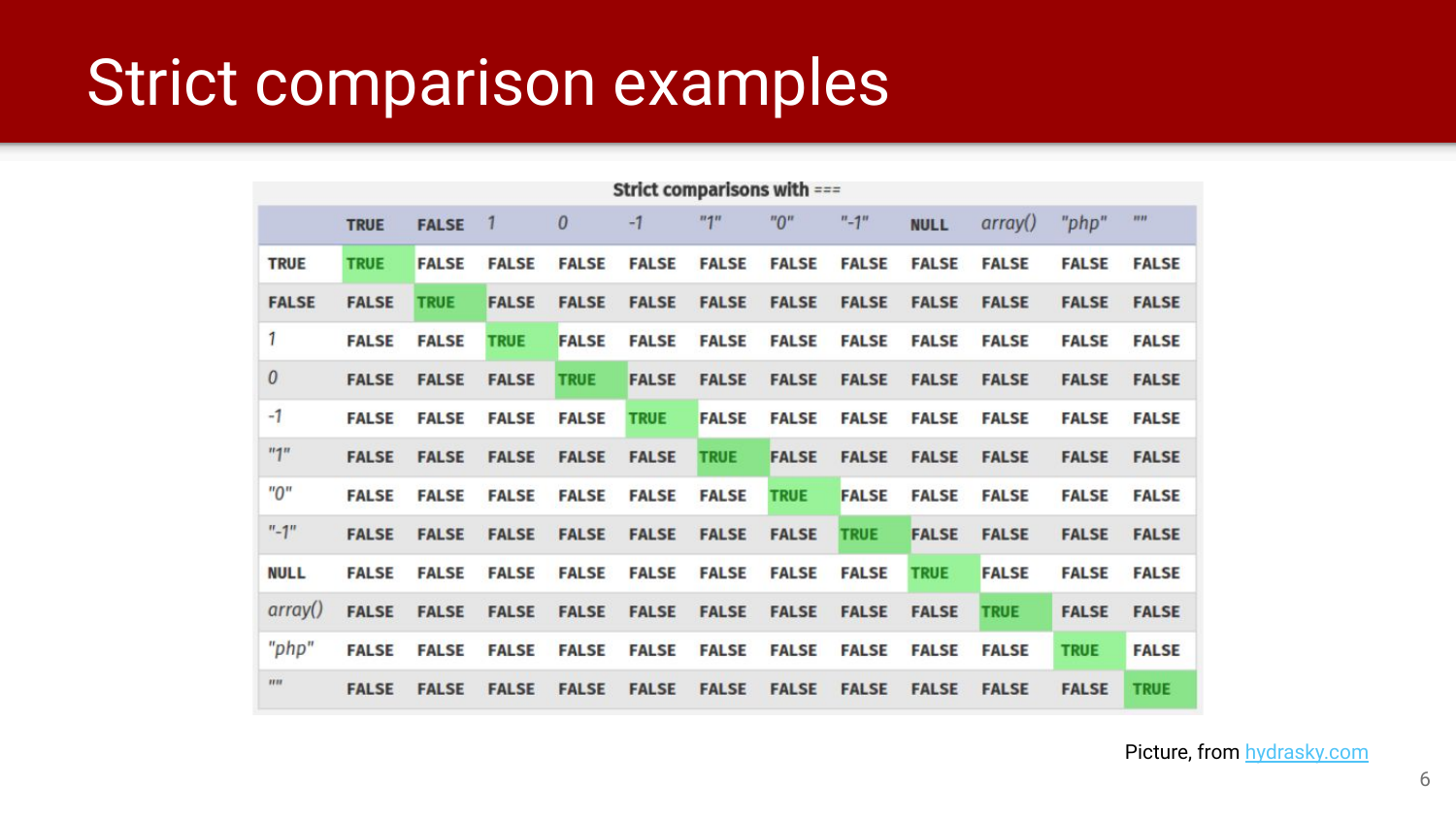### Loose comparison examples

| Loose comparisons with == |              |              |              |              |              |              |              |              |              |              |              |                |
|---------------------------|--------------|--------------|--------------|--------------|--------------|--------------|--------------|--------------|--------------|--------------|--------------|----------------|
|                           | <b>TRUE</b>  | <b>FALSE</b> |              | $\theta$     | $-1$         | $n + n$      | "0"          | $"$ -1"      | <b>NULL</b>  | arrow()      | "php"        | $\overline{m}$ |
| <b>TRUE</b>               | <b>TRUE</b>  | <b>FALSE</b> | <b>TRUE</b>  | <b>FALSE</b> | <b>TRUE</b>  | <b>TRUE</b>  | <b>FALSE</b> | <b>TRUE</b>  | <b>FALSE</b> | <b>FALSE</b> | <b>TRUE</b>  | <b>FALSE</b>   |
| <b>FALSE</b>              | <b>FALSE</b> | <b>TRUE</b>  | <b>FALSE</b> | <b>TRUE</b>  | <b>FALSE</b> | <b>FALSE</b> | <b>TRUE</b>  | <b>FALSE</b> | <b>TRUE</b>  | <b>TRUE</b>  | <b>FALSE</b> | <b>TRUE</b>    |
| 1                         | <b>TRUE</b>  | <b>FALSE</b> | <b>TRUE</b>  | <b>FALSE</b> | <b>FALSE</b> | <b>TRUE</b>  | <b>FALSE</b> | <b>FALSE</b> | <b>FALSE</b> | <b>FALSE</b> | <b>FALSE</b> | <b>FALSE</b>   |
| $\theta$                  | <b>FALSE</b> | <b>TRUE</b>  | <b>FALSE</b> | <b>TRUE</b>  | <b>FALSE</b> | <b>FALSE</b> | <b>TRUE</b>  | <b>FALSE</b> | <b>TRUE</b>  | <b>FALSE</b> | <b>TRUE</b>  | <b>TRUE</b>    |
| $-1$                      | <b>TRUE</b>  | <b>FALSE</b> | <b>FALSE</b> | <b>FALSE</b> | <b>TRUE</b>  | <b>FALSE</b> | <b>FALSE</b> | <b>TRUE</b>  | <b>FALSE</b> | <b>FALSE</b> | <b>FALSE</b> | <b>FALSE</b>   |
| "1"                       | <b>TRUE</b>  | <b>FALSE</b> | <b>TRUE</b>  | <b>FALSE</b> | <b>FALSE</b> | <b>TRUE</b>  | <b>FALSE</b> | <b>FALSE</b> | <b>FALSE</b> | <b>FALSE</b> | <b>FALSE</b> | <b>FALSE</b>   |
| "0"                       | <b>FALSE</b> | <b>TRUE</b>  | <b>FALSE</b> | <b>TRUE</b>  | <b>FALSE</b> | <b>FALSE</b> | <b>TRUE</b>  | <b>FALSE</b> | <b>FALSE</b> | <b>FALSE</b> | <b>FALSE</b> | <b>FALSE</b>   |
| $"$ -1"                   | <b>TRUE</b>  | <b>FALSE</b> | <b>FALSE</b> | <b>FALSE</b> | <b>TRUE</b>  | <b>FALSE</b> | <b>FALSE</b> | <b>TRUE</b>  | <b>FALSE</b> | <b>FALSE</b> | <b>FALSE</b> | <b>FALSE</b>   |
| <b>NULL</b>               | <b>FALSE</b> | <b>TRUE</b>  | <b>FALSE</b> | <b>TRUE</b>  | <b>FALSE</b> | <b>FALSE</b> | <b>FALSE</b> | <b>FALSE</b> | <b>TRUE</b>  | <b>TRUE</b>  | <b>FALSE</b> | <b>TRUE</b>    |
| array()                   | <b>FALSE</b> | <b>TRUE</b>  | <b>FALSE</b> | <b>FALSE</b> | <b>FALSE</b> | <b>FALSE</b> | <b>FALSE</b> | <b>FALSE</b> | <b>TRUE</b>  | <b>TRUE</b>  | <b>FALSE</b> | <b>FALSE</b>   |
| "php"                     | <b>TRUE</b>  | <b>FALSE</b> | <b>FALSE</b> | <b>TRUE</b>  | <b>FALSE</b> | <b>FALSE</b> | <b>FALSE</b> | <b>FALSE</b> | <b>FALSE</b> | <b>FALSE</b> | <b>TRUE</b>  | <b>FALSE</b>   |
| 2122                      | <b>FALSE</b> | <b>TRUE</b>  | <b>FALSE</b> | <b>TRUE</b>  | <b>FALSE</b> | <b>FALSE</b> | <b>FALSE</b> | <b>FALSE</b> | <b>TRUE</b>  | <b>FALSE</b> | <b>FALSE</b> | <b>TRUE</b>    |

Picture, from [hydrasky.com](https://hydrasky.com/network-security/php-string-comparison-vulnerabilities/)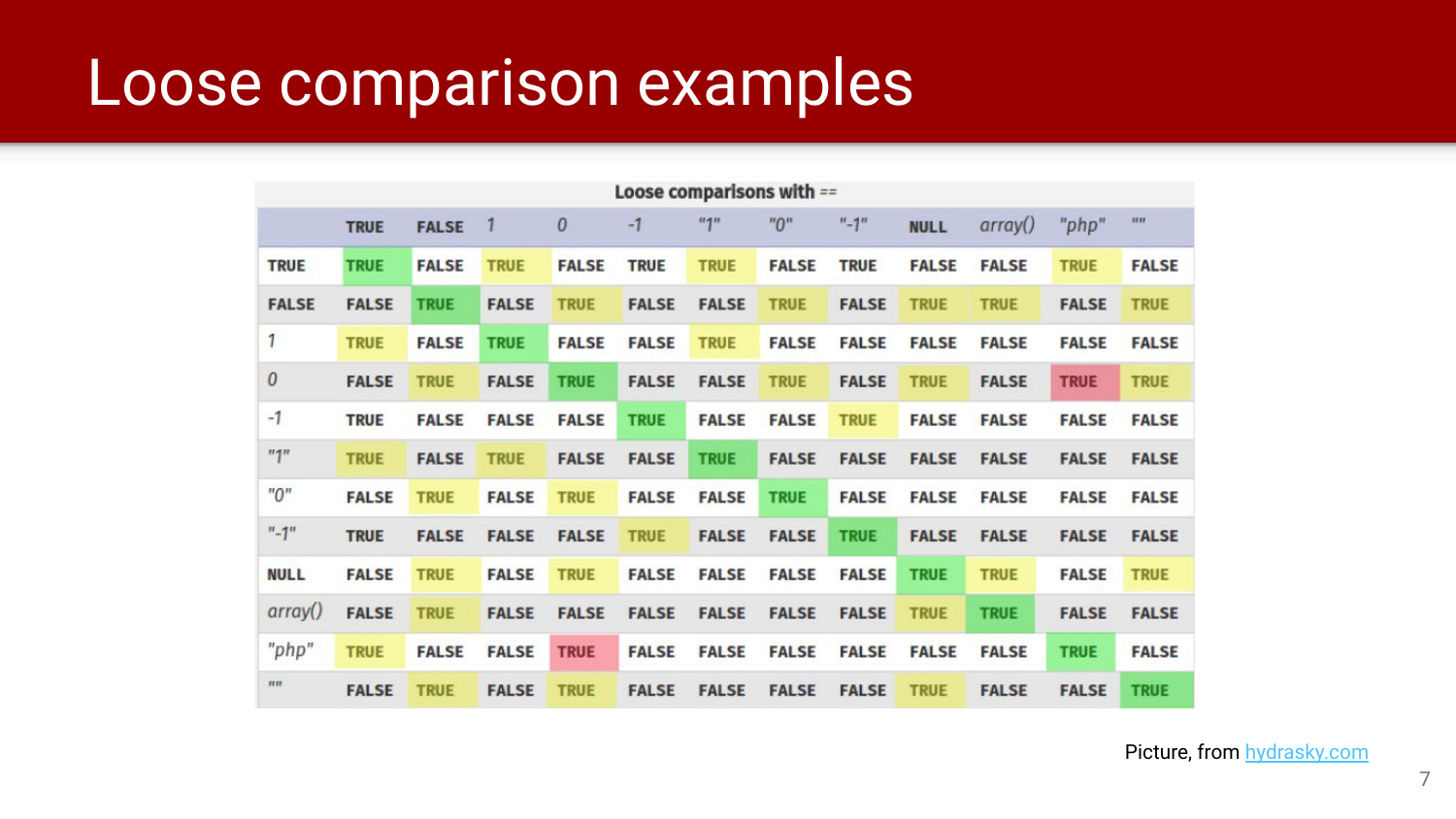### String comparison attacks

Loose comparison equates too much

**Example (strings and integers)**: when strings and integers are compared, strings are **converted** into integers

If the string contains no digits it is converted to 0. Thus:

$$
"php" == 0
$$

Subtle conversions might loosely equate values in **unexpected** ways

⇒ Loose comparison introduces **unpredictable behaviours** that might be exploited by an attacker to modify the application **control-flow**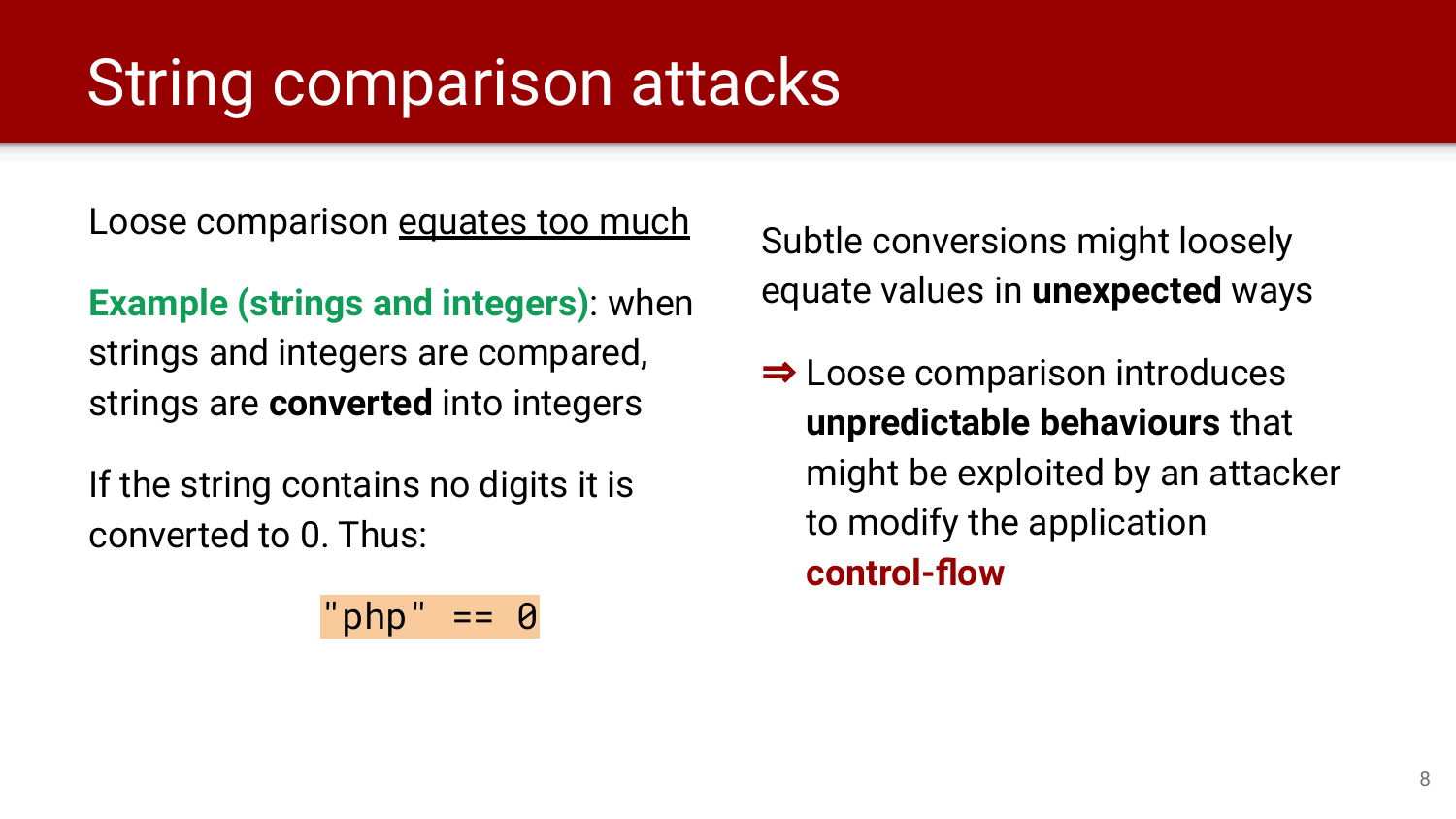## Type juggling examples

When a **string** is compared with an **integer** the string is converted into integer:

 $"0000" == 0"$  $"0e12" == 0$  $"1e12" == 1$  $"1a12" == 1$  $"9abc" == 0$ "abc"  $== 0$ **TRUE** TRUE exponential notation! FALSE exponential notation! TRUE integer is cut to 1 TRUE integer is cut to 0 TRUE no digits, converted to 0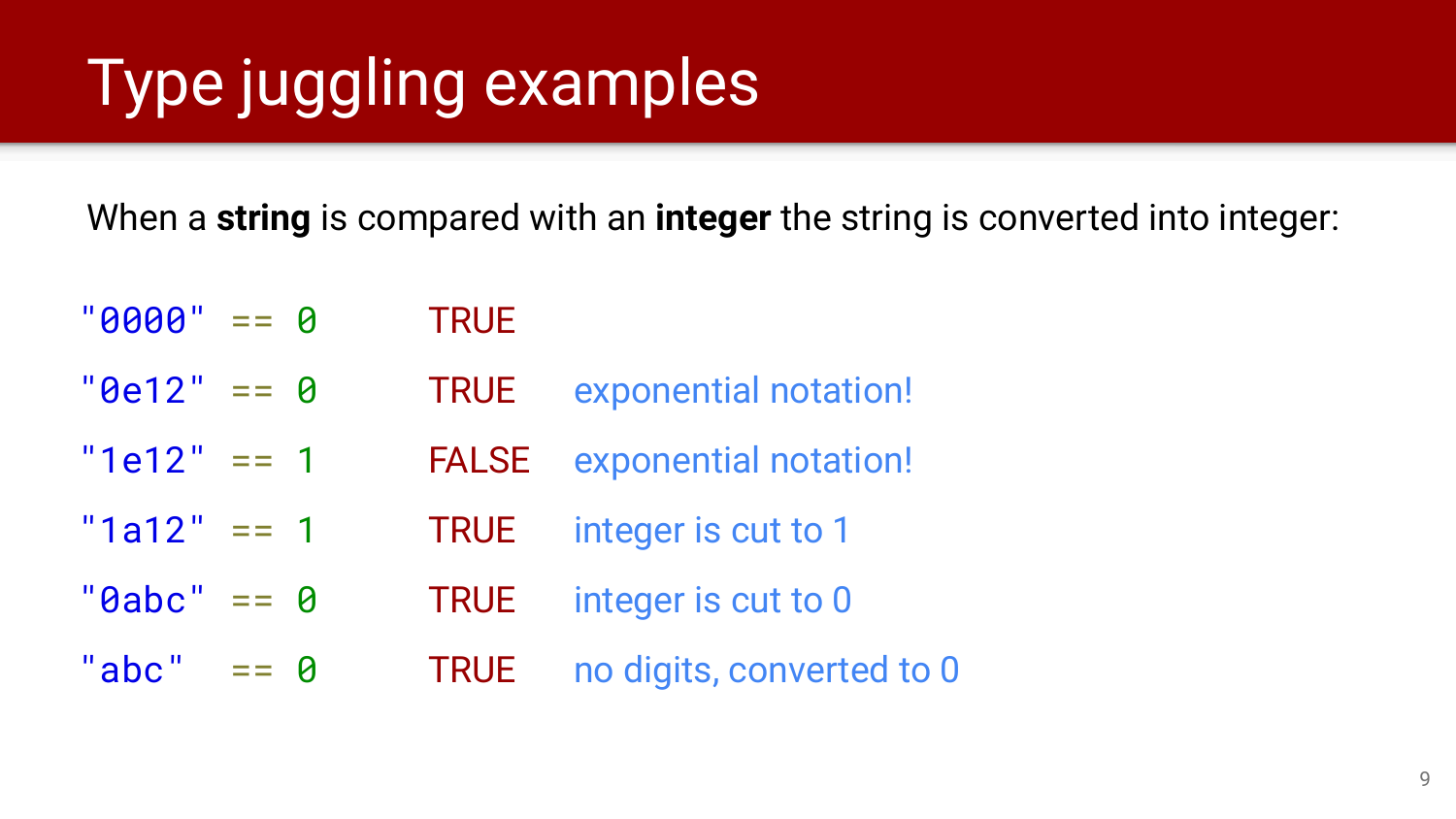### Even weirder examples ...

When two strings *look like* integers then PHP convert them:

|                   | $"0e12" == "0e34"$ |             | <b>TRUE</b> exponential notation                |
|-------------------|--------------------|-------------|-------------------------------------------------|
| " $1e12" > = "2"$ |                    |             | <b>TRUE</b> exponential notation                |
| " $1e12" > = "b"$ |                    |             | <b>FALSE</b> lexicographic order                |
| $"0e12" == "0"$   |                    |             | <b>TRUE</b> exponential notation                |
| 0xF               | $=$ $"15"$         | <b>TRUE</b> |                                                 |
| $"QxF" == "15"$   |                    |             | <b>FALSE</b> since version 7.0! (before, it was |

true!)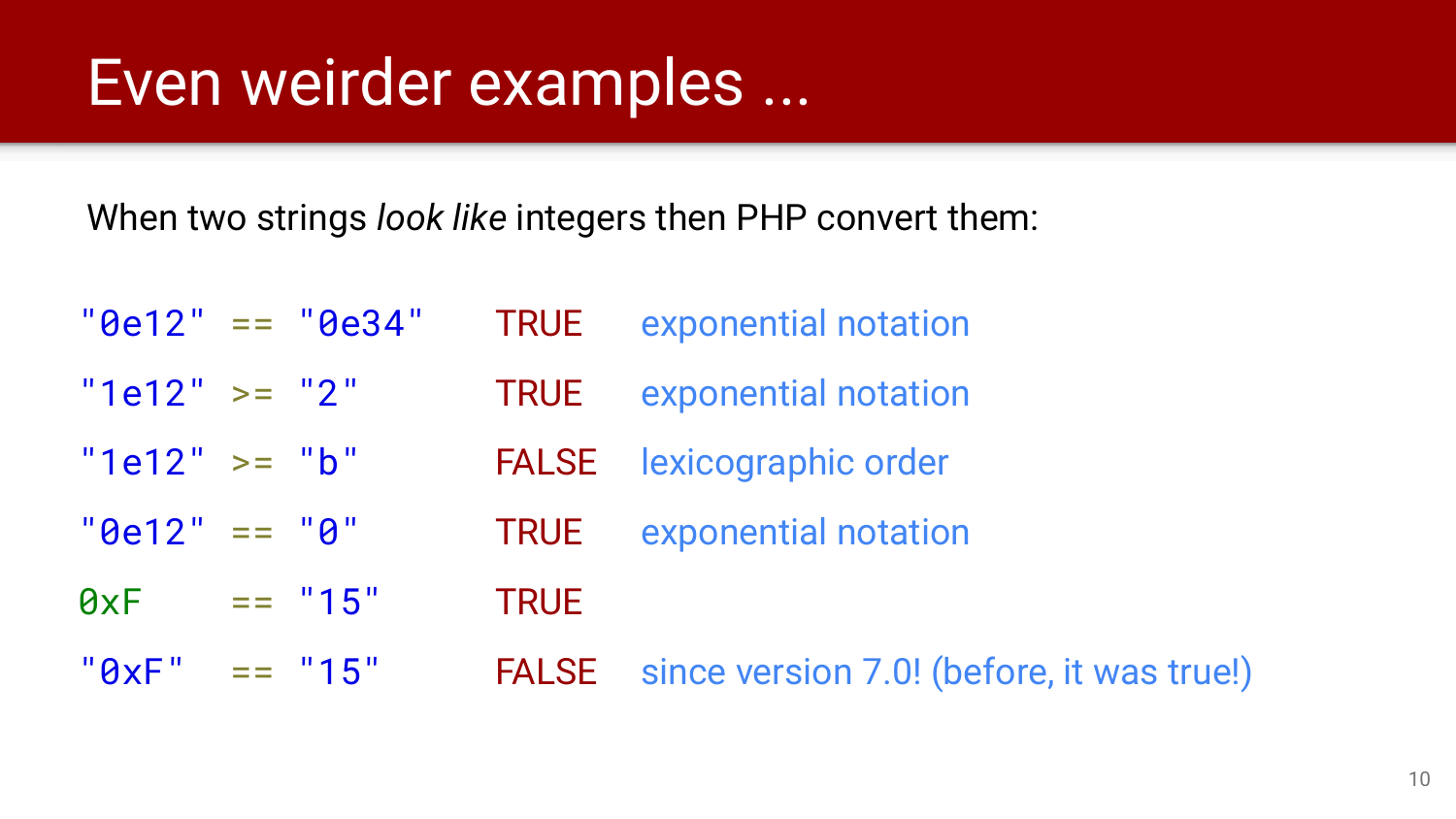### Example: authenticated session 1

Consider a server with a **secret token** used to keep a user **authenticated in a web session**

The token is provided by the user and is **checked server side**

Typically, the token is stored in a **browser cookie** and sent to the server at each request

#### <?php // token stored on the server  $Stoken = "..."$  // User input, e.g. coming from a cookie \$input = \$\_COOKIE['user\_token'] **if**  $(Sinput = Stoken)$  { // access to privileged area **echo** "Authenticated!"; } **else** { // login required ... **echo** "Please authenticate"; } ?> loose comparison!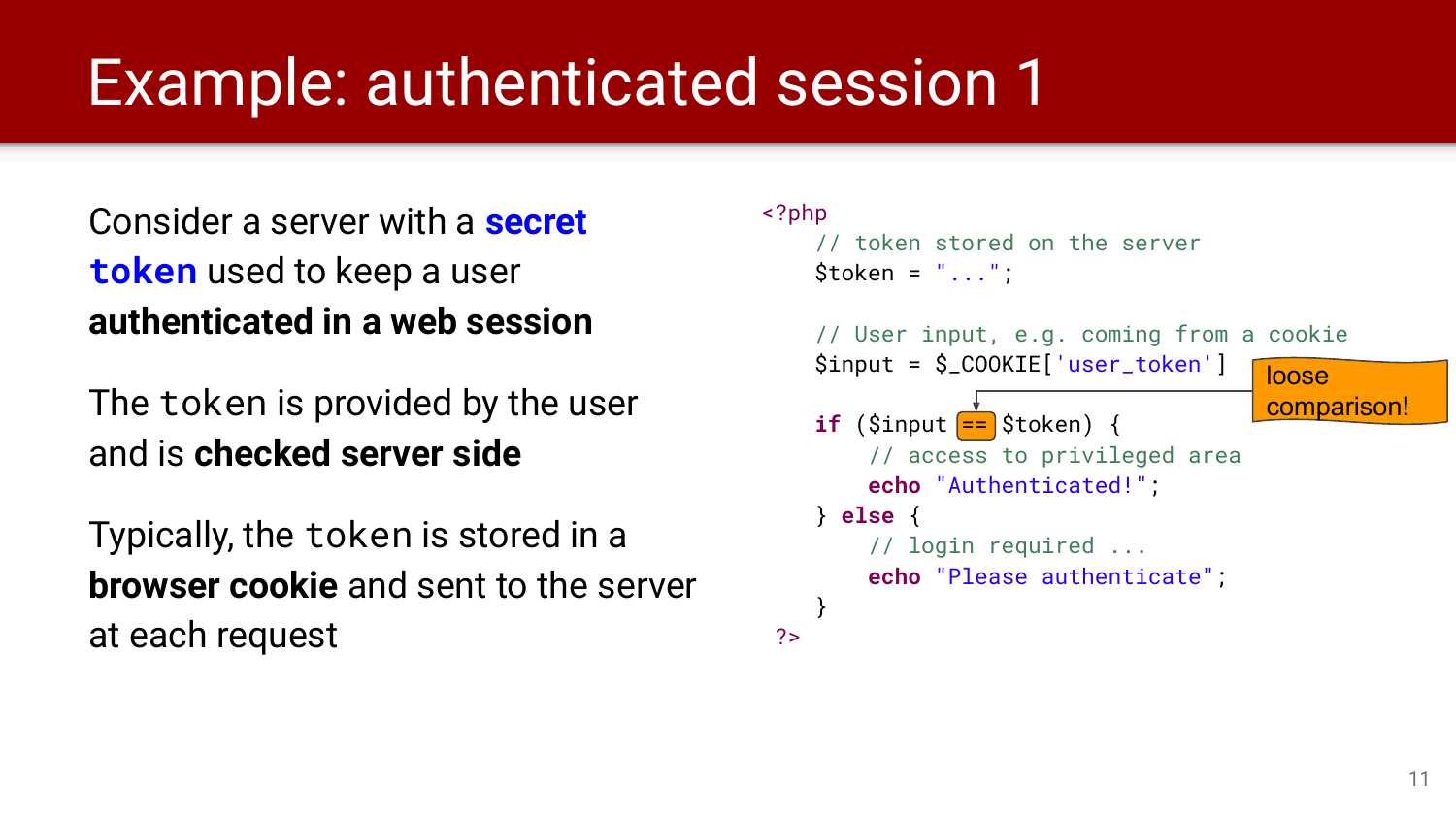## Bypassing authentication (1)

Let \$token be "0e392847..."

(Note: **all digits** after 0e: exponential notation!)

- ⇒ Any cookie value converted to value 0 will **pass the check**
- ⇒ The attacker can bypass authentication by simply providing input "0" instead of the correct token

Looks *artificial*, but a similar vulnerability was shown to bypass [Wordpress](https://labs.mwrinfosecurity.com/blog/wordpress-auth-cookie-forgery/) [authentication](https://labs.mwrinfosecurity.com/blog/wordpress-auth-cookie-forgery/) in 2014

⇒ **brute-force** until the token has the required form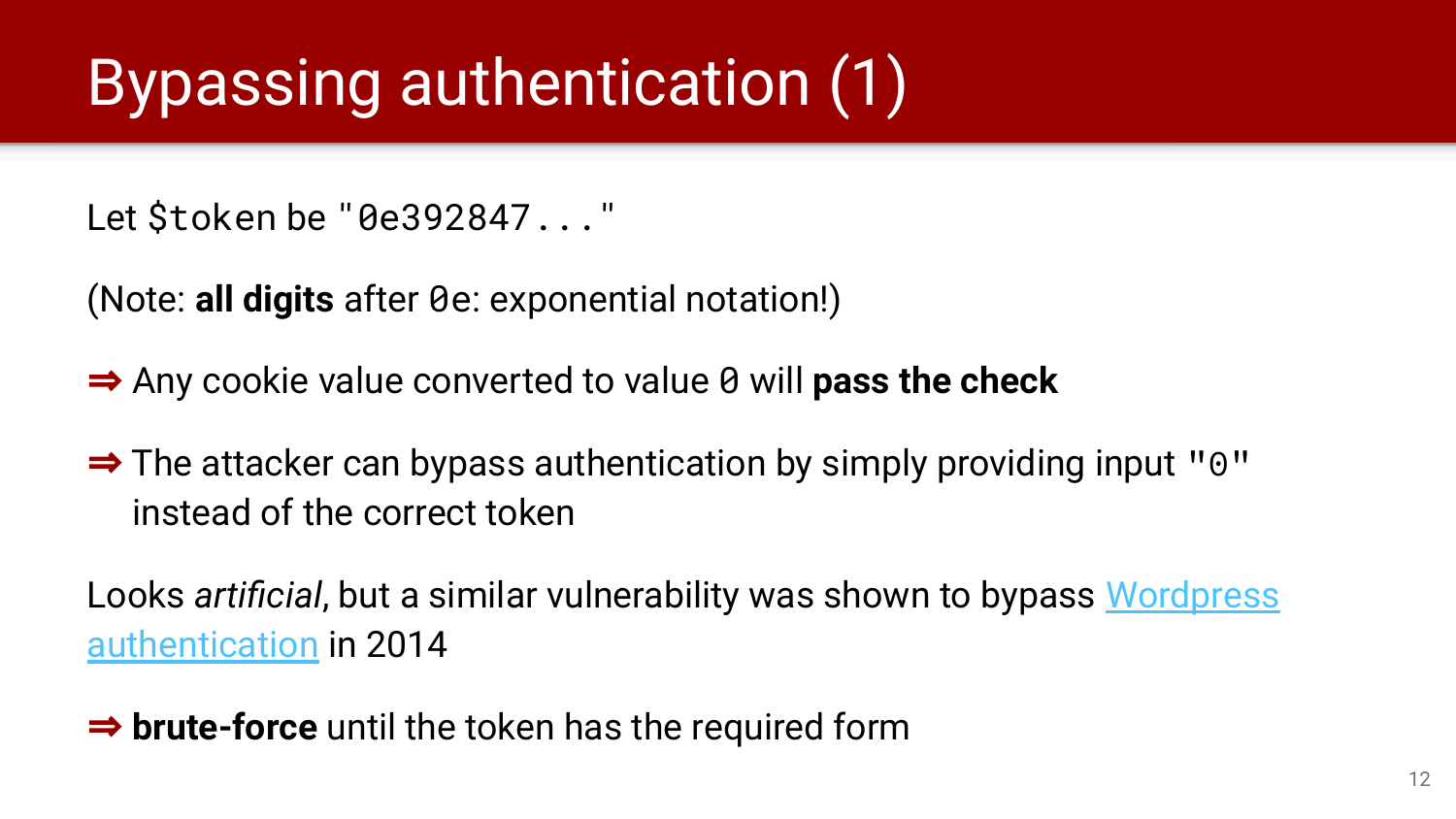### Example: session authentication 2

### The token value is extracted from a **JSON** blob:

```
{
    "token":".....",
    "username":"admin"
}
```
Useful to encode **many values**  together in a browser cookie

#### <?php

```
 // token stored on the server 
     $token = "......";
      // from the user 
      $jsonInput = $_COOKIE['user_json_token'] 
      // parse json input from user
      $input = json_decode($jsonInput,true); 
      // $input["token"] should be a string!
      if ($input["token"] == $token) { 
            // access to privilege area 
            echo "Authenticated!";
      } else { 
            // login required ... 
            echo "Please authenticate";
 } 
?> loose and loose and loose and loose and loose and loose and loose and loose and loose and loose and loose and loose and loose and loose and loose and loose and loose and loose and loose and loose and loose and loose and
                                                        comparison!
```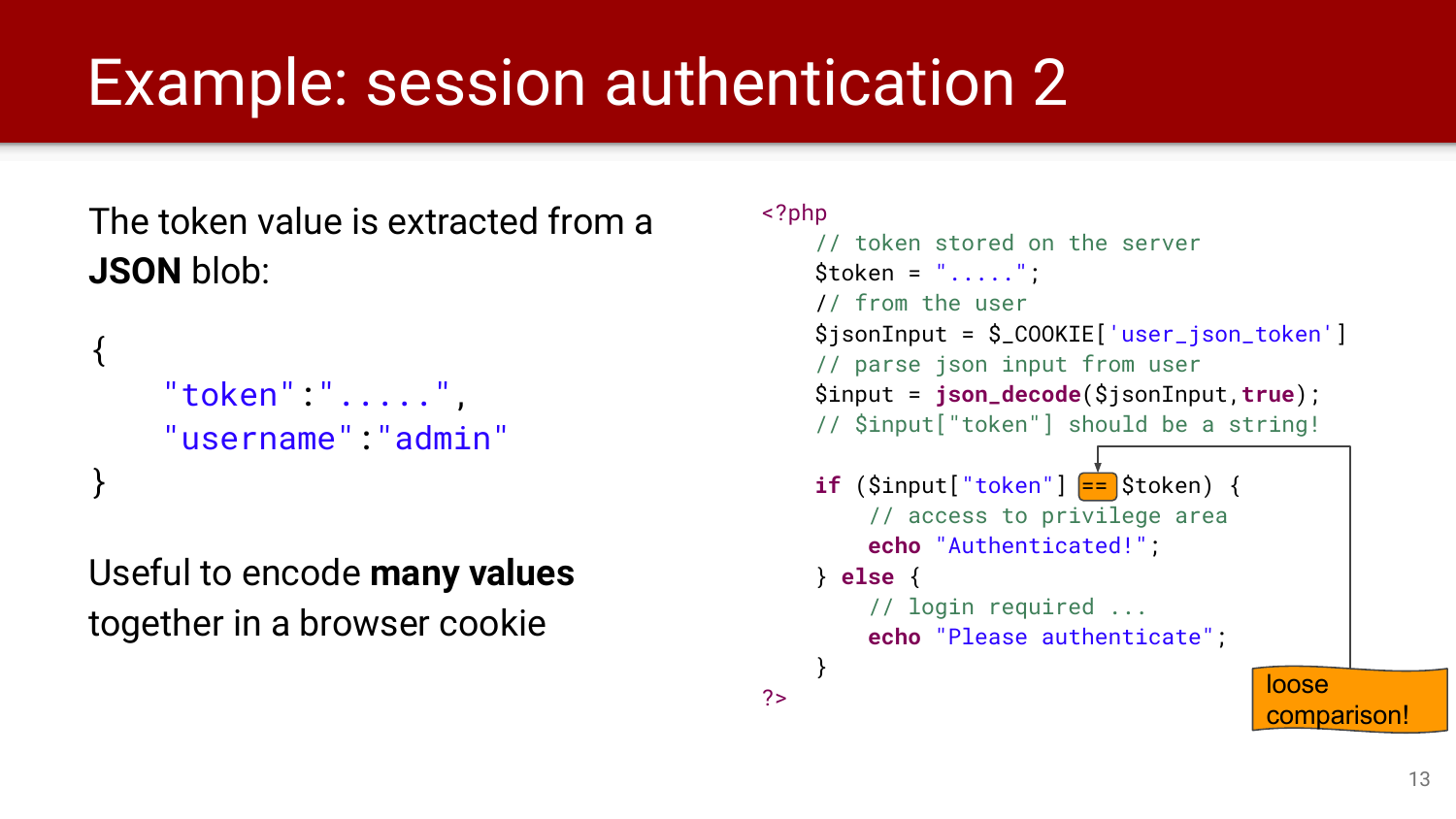## Bypassing authentication (2)

### Attacker forges a cookie:

```
{
    "token":0,
    "username":"admin"
}
$input["token"] is an integer!
```

```
"0f828c564f71fea3a12dde8bd5d27063",
"af828c564f71fea3a12dde8bd5d27063"
tokens loosely match 0 (more likely 
than previous case!)
```
#### <?php

```
 // token stored on the server 
     Stoken = "......":
      // from the user 
      $jsonInput = $_COOKIE['user_json_token'] 
      // parse json input from user
      $input = json_decode($jsonInput,true); 
      // $input["token"] should be a string!
      if ($input["token"] == $token) { 
            // access to privilege area 
            echo "Authenticated!";
      } else { 
            // login required ... 
            echo "Please authenticate";
 } 
?> loose and loose and loose and loose and loose and loose and loose and loose and loose and loose and loose and loose and loose and loose and loose and loose and loose and loose and loose and loose and loose and loose and
                                                        comparison!
```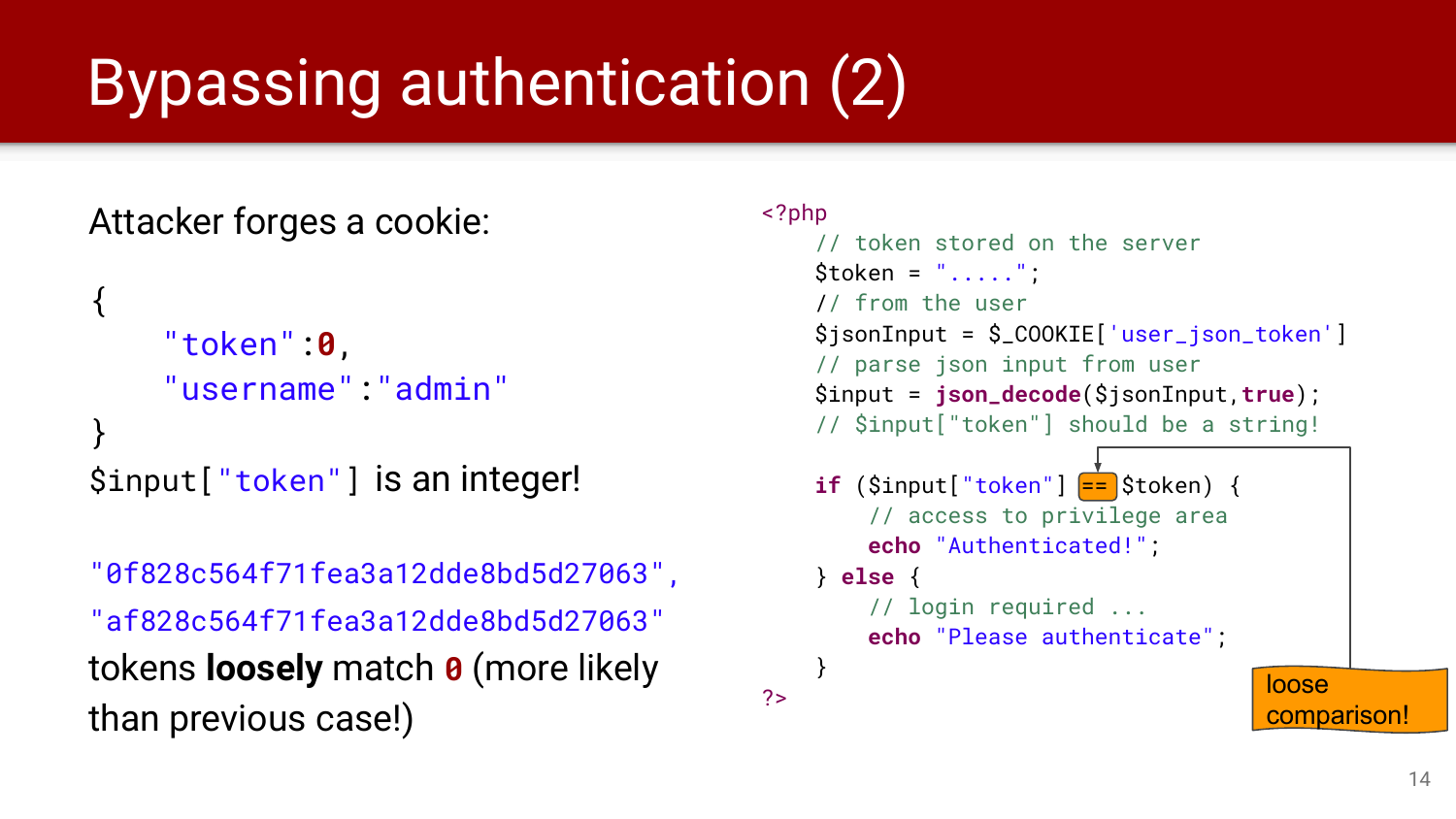### Example 3: Using strcmp

Converts parameter to strings before comparison

⇒ looks **safer** than just ==

strcmp is a typical example of *false sense of security*: passing an array bypasses authentication!

- strcmp fails returning NULL
- NULL is loosely equal to  $\theta$ !

#### <?php

?>

```
 // token stored on the server 
Stoken = "..."
```

```
 // User input, e.g. coming from a cookie 
 $input = $_COOKIE['user_token']
```

```
 if (strcmp($input,$token)==0) { 
         // access to privilege area 
         echo "Authenticated!";
     } else { 
         // login required ...
         echo "Please authenticate";
 }
```
15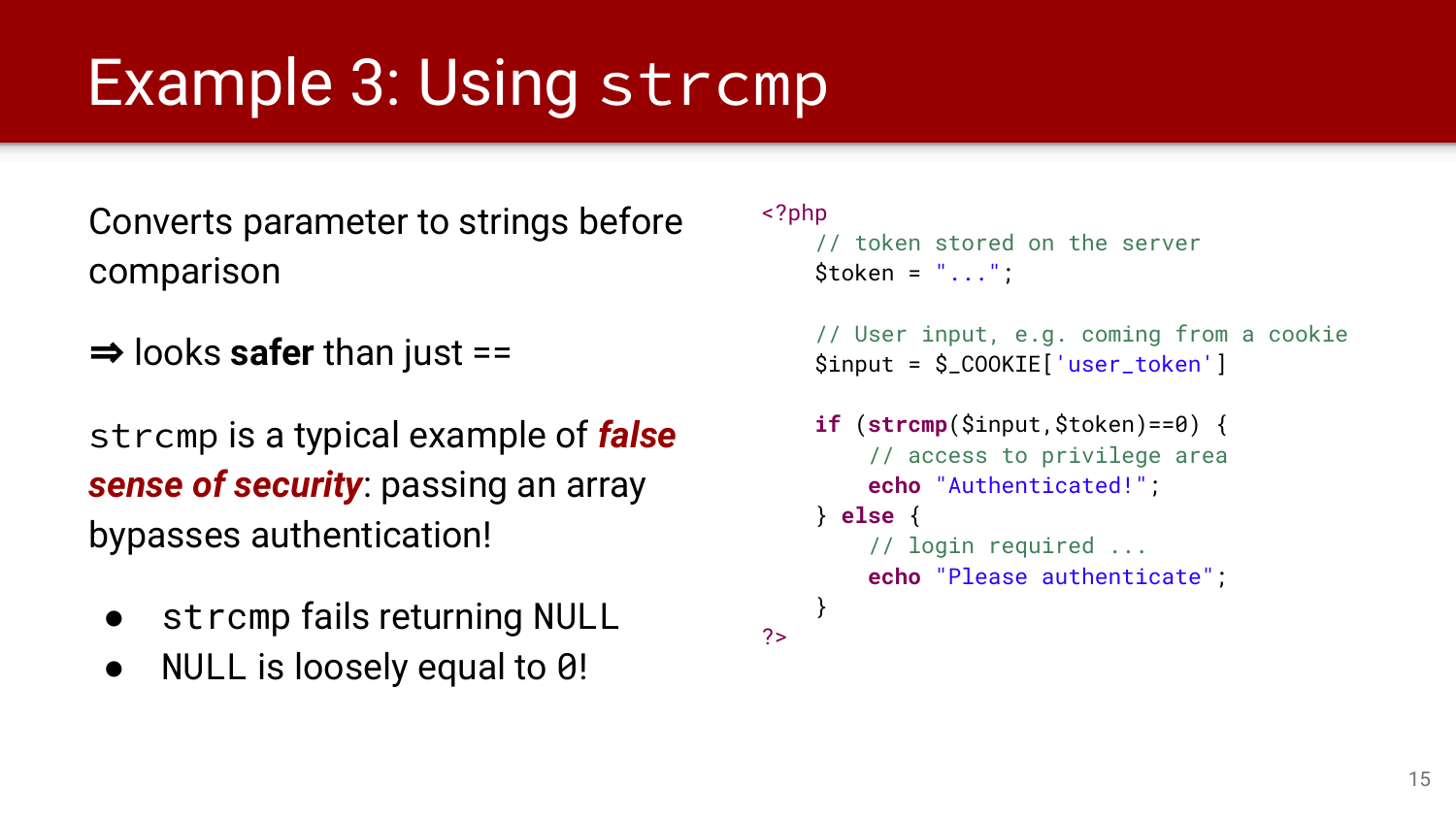### strcmp fails "silently"

\$ php --interactive

```
php > echo strcmp(array(), "4222412412") == 0;
```
Warning: strcmp() expects parameter 1 to be string, array given in php shell code on line 1



The **attacker** can set cookie user\_token[0] to whatever value ⇒ PHP will interpret the cookie value as an **array**!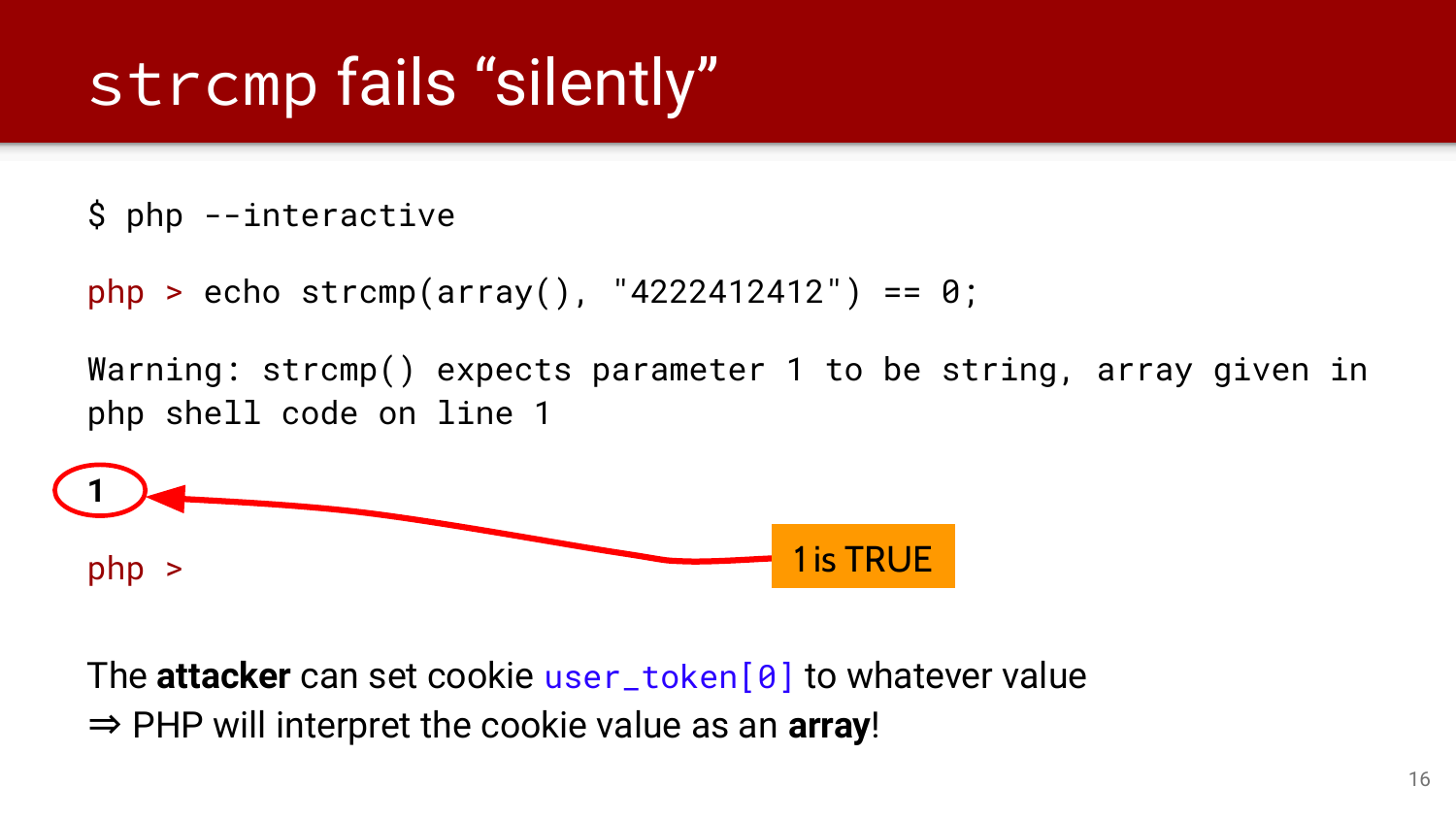# Server-side attacks

#### **Common PHP vulnerabilities**:

- *String comparison* attacks
- **File inclusion attacks**
- *Deserialization* attacks
- *SQL injection* attacks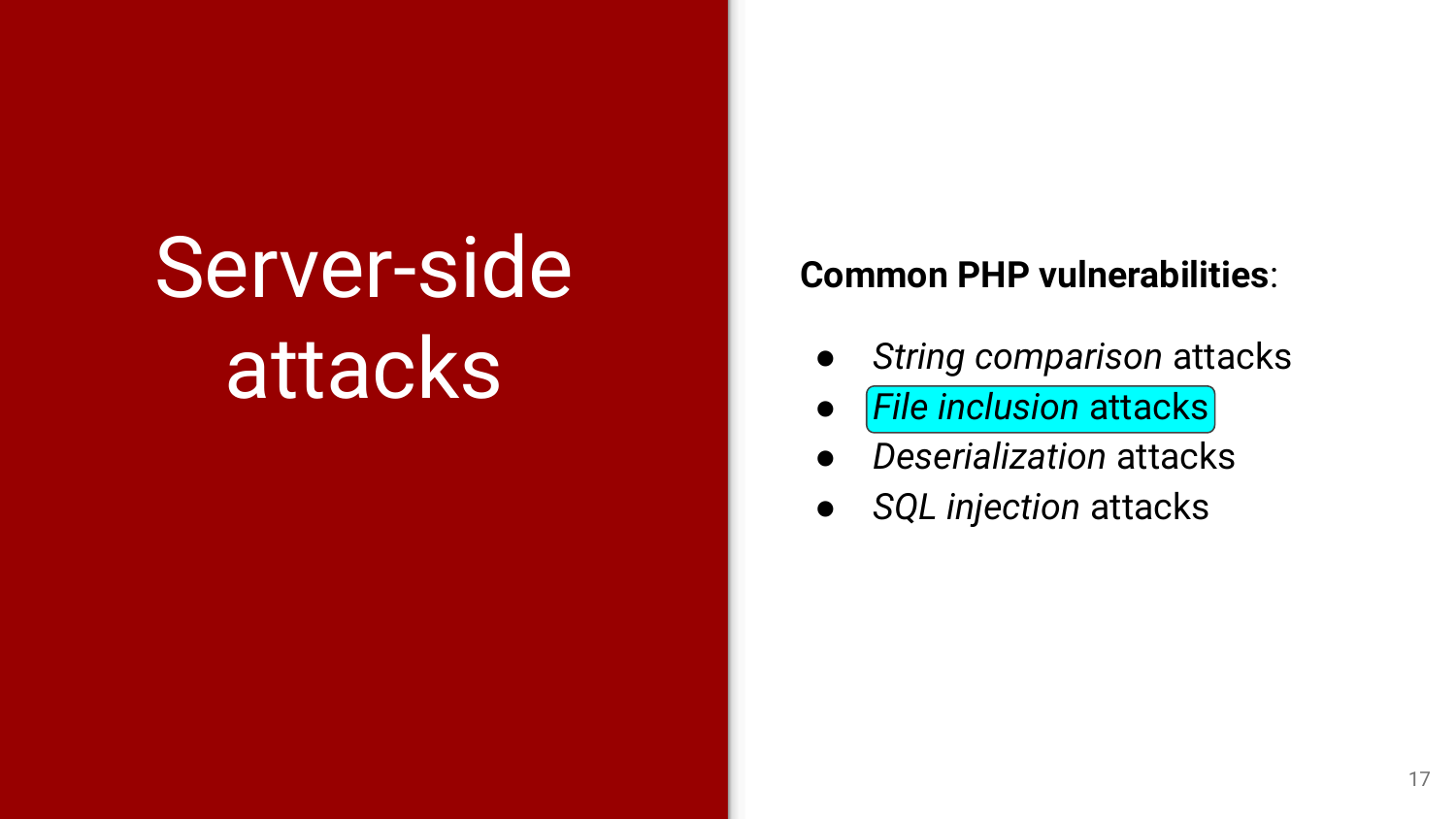### Example: dynamic page loading

Suppose we load a page that is passed as **parameter**

**Example**: dynamically change a content when a menu is clicked

https://foo.com/index.php?p=about.html

```
<?php
if(isset($_GET["p"])) {
     include($_GET["p"]);
} else {
      include("home.html");
}
2<sub>5</sub>
```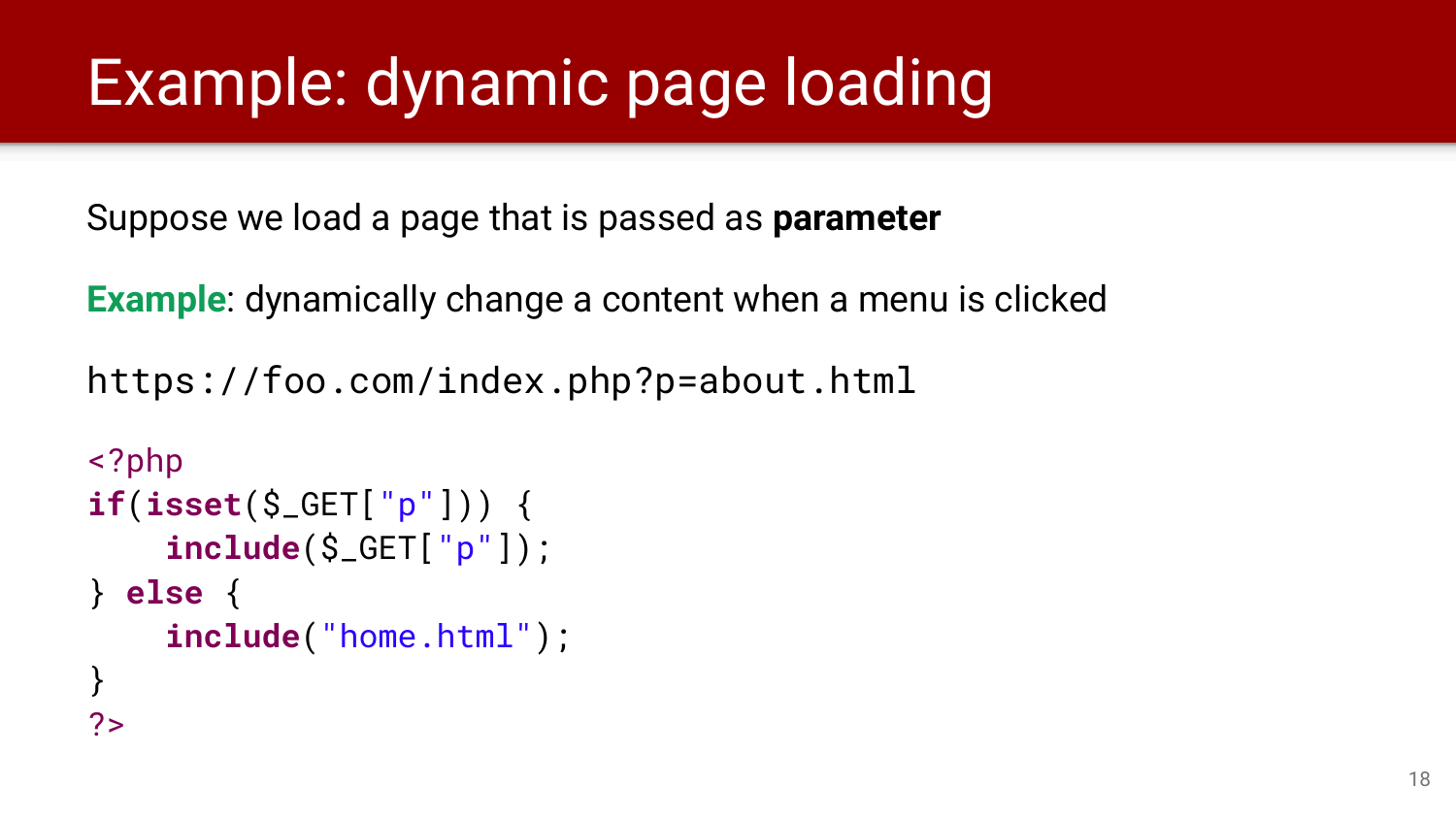### Example: dynamic page loading

**Problem:** the attacker controls what is included!

**Attack 1**: including sensitive file

...?p=**/etc/passwd**

Attack 2: use php://filter [wrapper](https://www.php.net/manual/en/wrappers.php.php#wrappers.php.filter) to leak source php files (see [filters\)](https://www.php.net/manual/en/filters.php)

...?p=**php**://**filter**/convert.**base64-encode**/resource=**index.php**

Attack 3: use *data [wrapper](https://www.php.net/manual/en/wrappers.data.php)* to execute code (allow\_url\_include required)

...?p=**data**:text/plain,<?php phpinfo();?>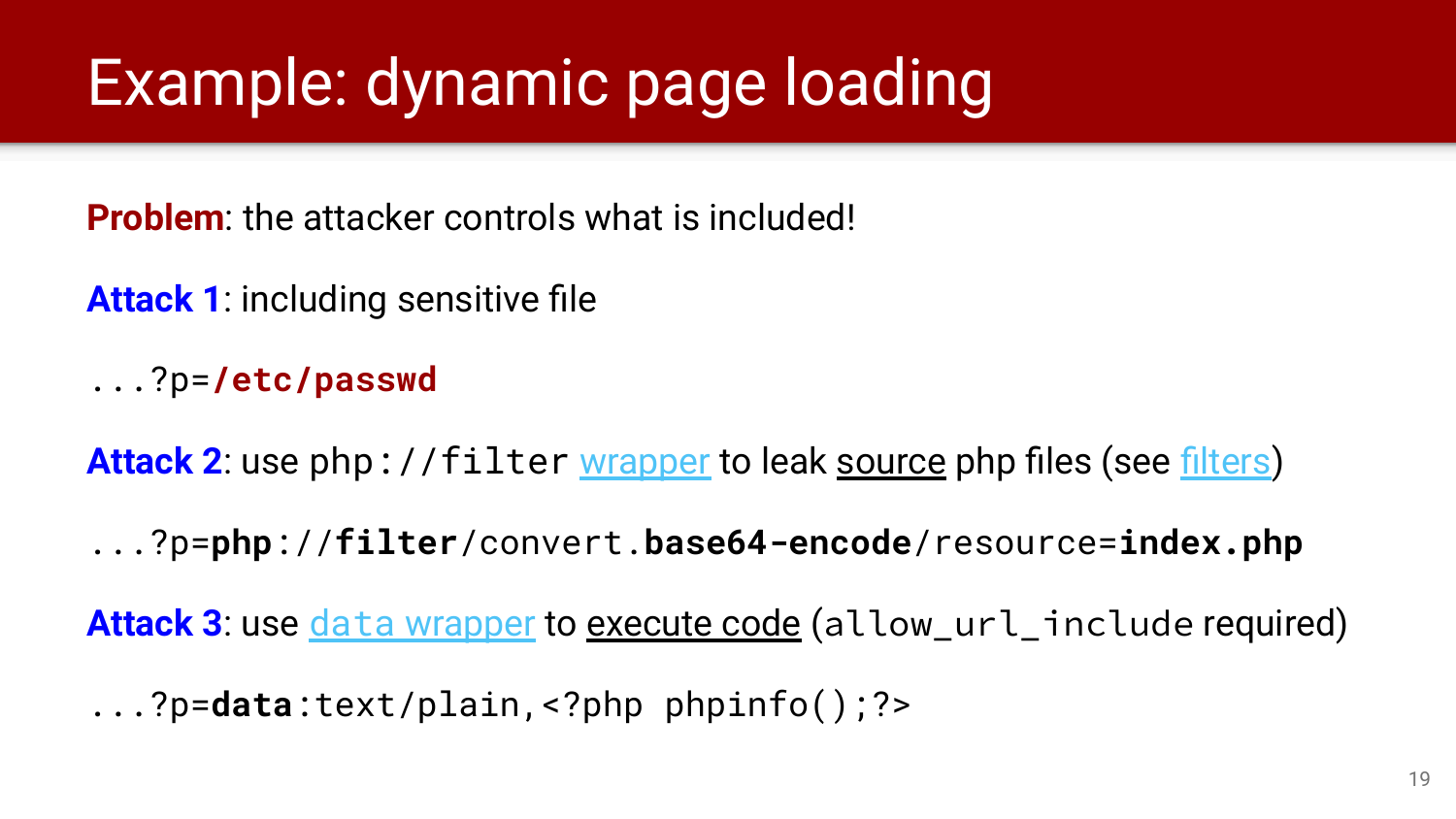### Simple demo



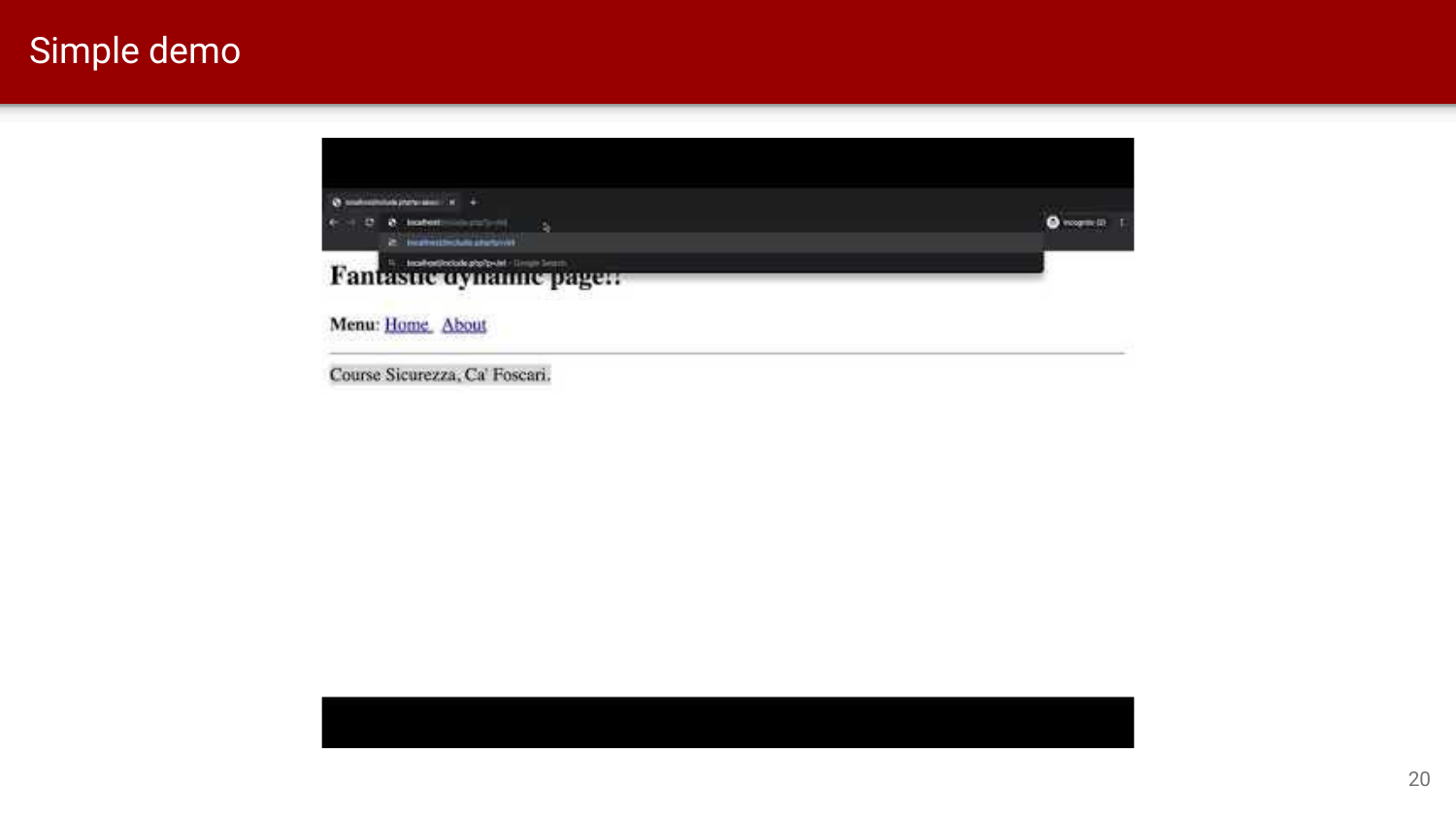# Server-side attacks

#### **Common PHP vulnerabilities**:

- *String comparison* attacks
- *File inclusion* attacks
- *Deserialization* attacks
- *SQL injection* attacks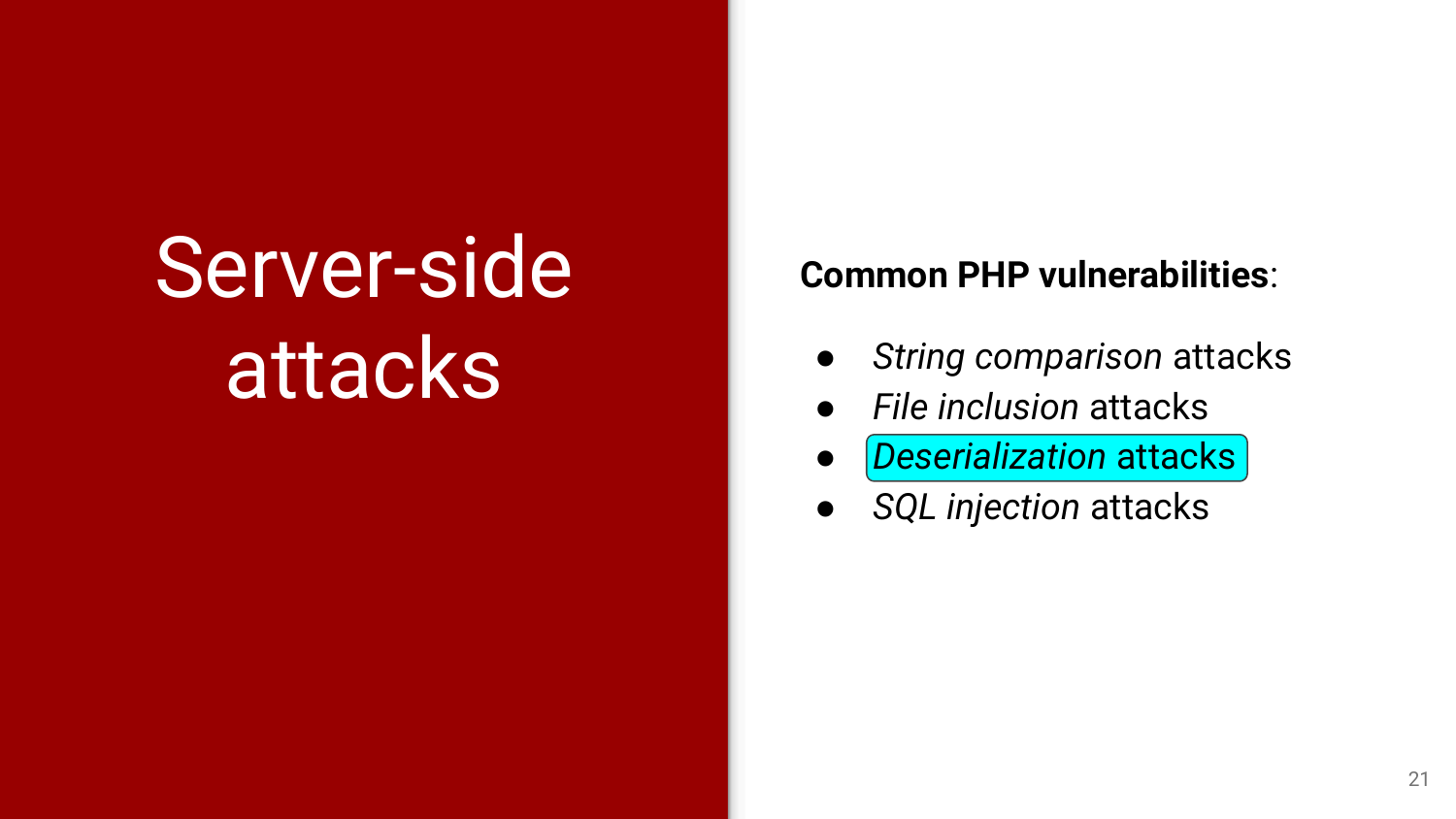### URL encoding

**URL encoding** converts characters into a format that can be transmitted over the Internet.

URLs can only be sent over the Internet using a **subset** of the **ASCII** character-set

Some characters are **reserved** and are used as delimiters, e.g.:

 $/$  ? : + =

USLs might include reserved characters or use characters that are out of the allowed set

⇒ URL encoding **replaces** these characters with a "%" followed by two hexadecimal digits

**Example**:

How are you? How%20are%20you%3F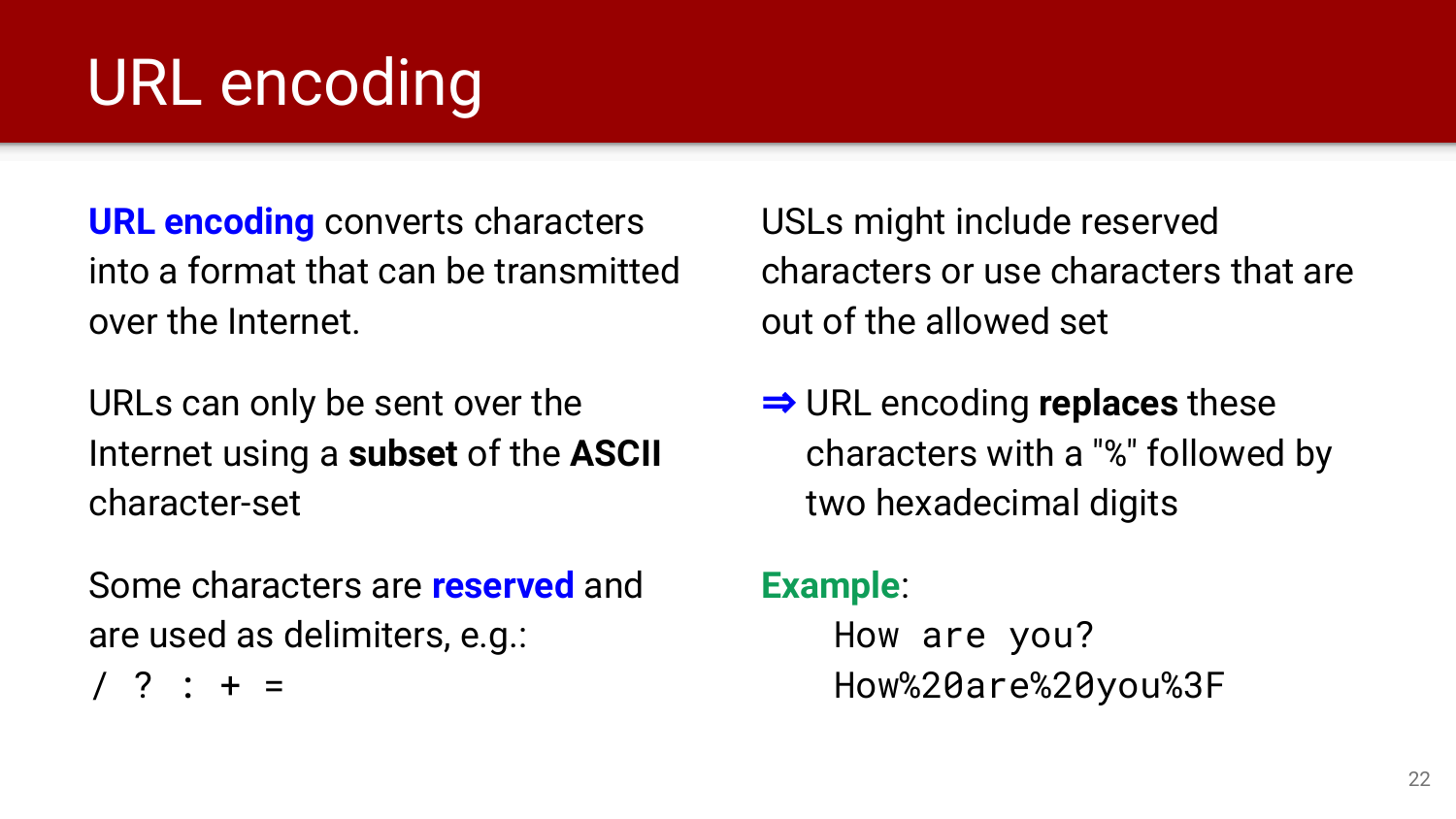### Deserialization and *magic* methods

PHP objects can be serialized and deserialized in order to store and resume them

**Deserialization** is a typical **source of attacks** in object-oriented languages

⇒ source of **untrusted input**

Deserialization often triggers **code execution**

"*PHP reserves all function names starting with \_\_ as magical. It is recommended that you do not use function names with \_\_ in PHP unless you want some documented magic functionality*" ([link\)](https://www.php.net/manual/en/language.oop5.magic.php)

**Example**: The magic method \_\_wakeup() is invoked after **deserialization** and is used to execute code that restores the object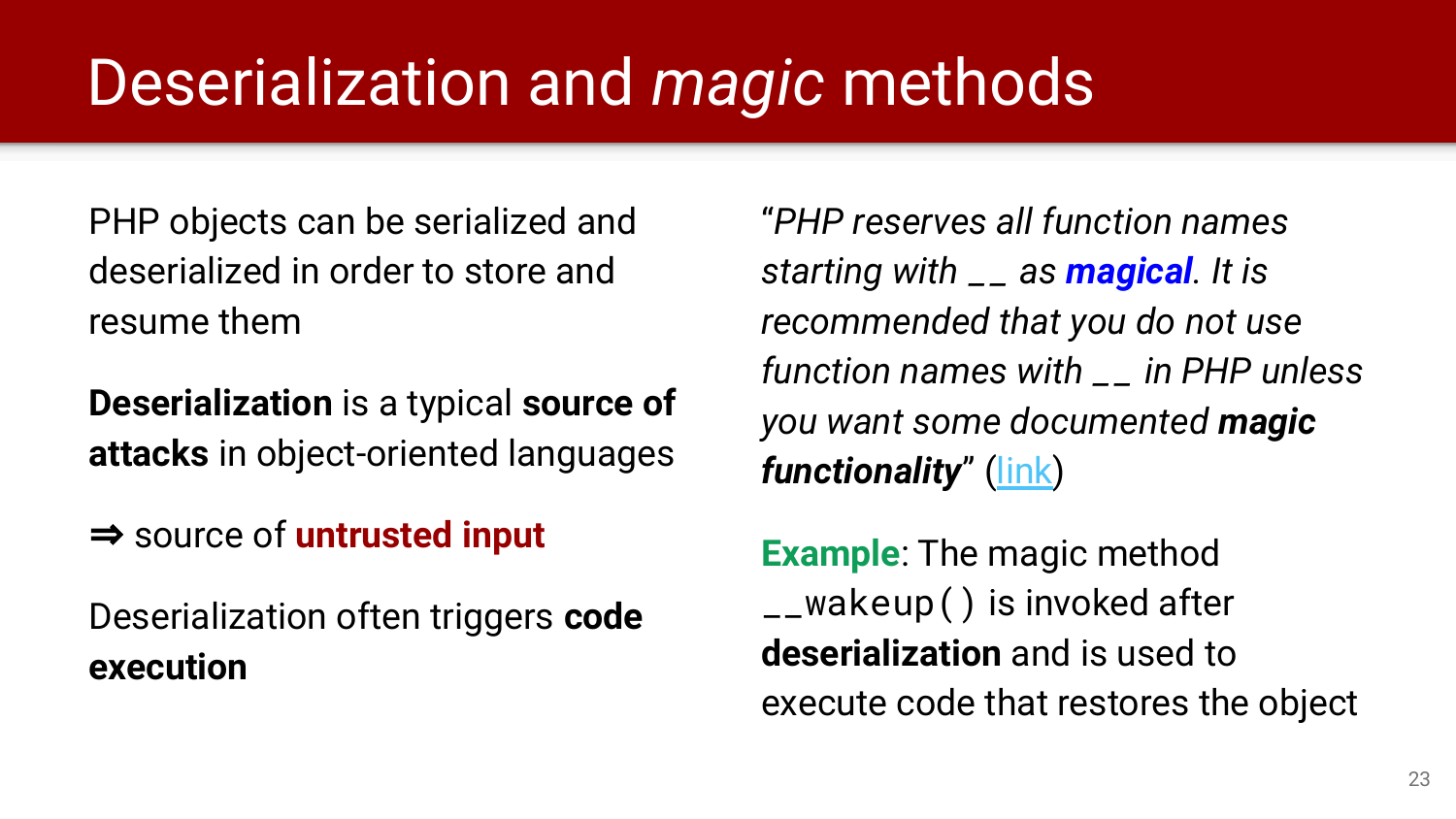### Deserialization example

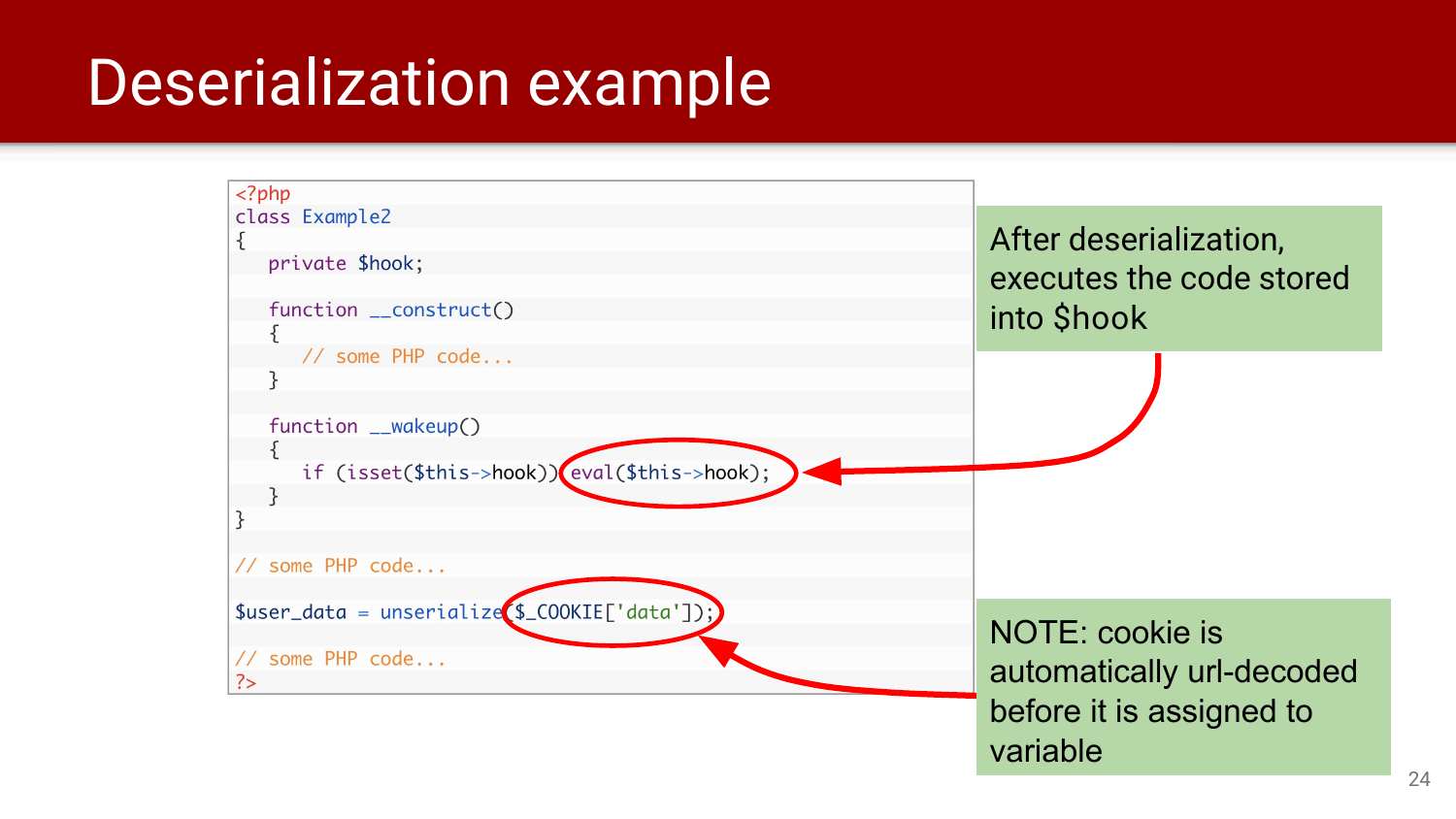### Deserialization attack

It is enough to **forge** an object with a malicious payload



#### **Output**:

O%3A8%3A%22Example2%22%3A1%3A%7Bs%3A14%3A%22%00Example2%00 hook%22%3Bs%3A10%3A%22phpinfo%28%29%3B%22%3B%7D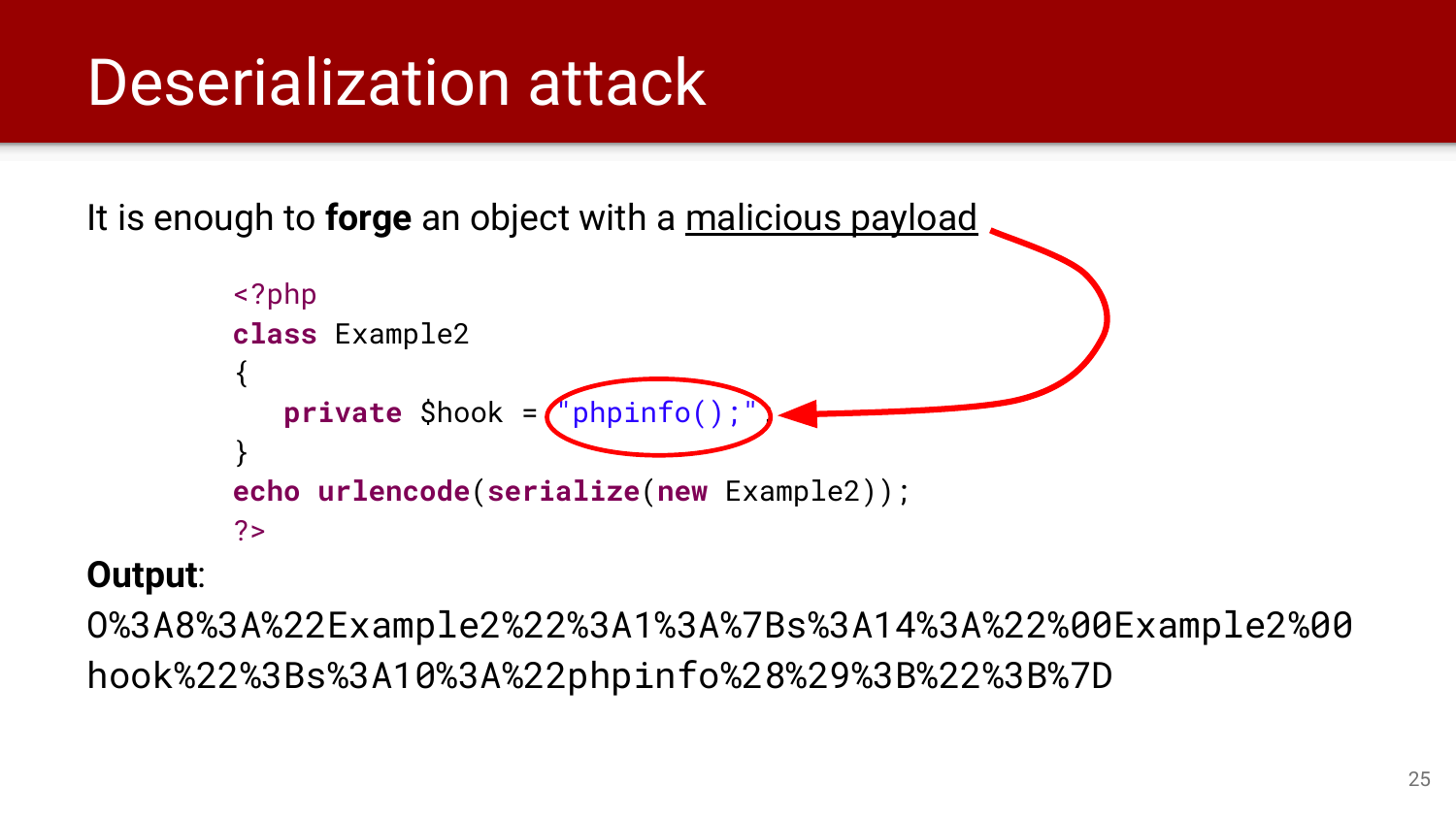### Simulating the attack

#### $Suser data =$

**unserialize**(**urldecode**('O%3A8%3A%22Example2%22%3A1%3A%7Bs%3A14%3A%22 %00Example2%00hook%22%3Bs%3A10%3A%22phpinfo%28%29%3B%22%3B%7D'));

#### **Output**:

```
phpinfo()
PHP Version => 7.1.19
System \Rightarrow \dotsBuild Date => Aug 17 2018 18:02:33 ...
```
 $\Rightarrow$  can replace phpinfo() with arbitrary code!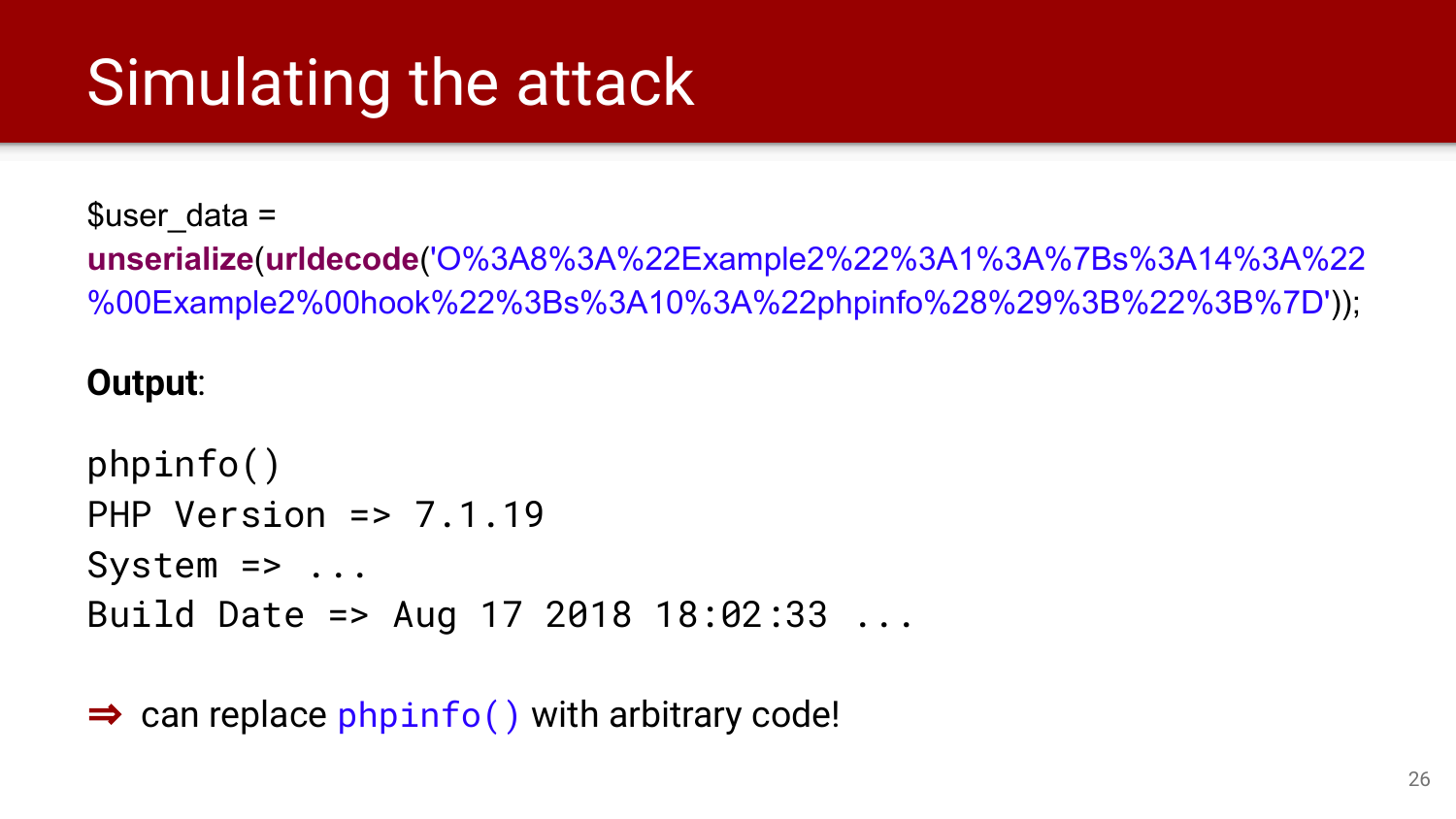# Server-side attacks

#### **Common PHP vulnerabilities**:

- *String comparison* attacks
- *File inclusion* attacks
- *Deserialization* attacks
- *SQL injection* attacks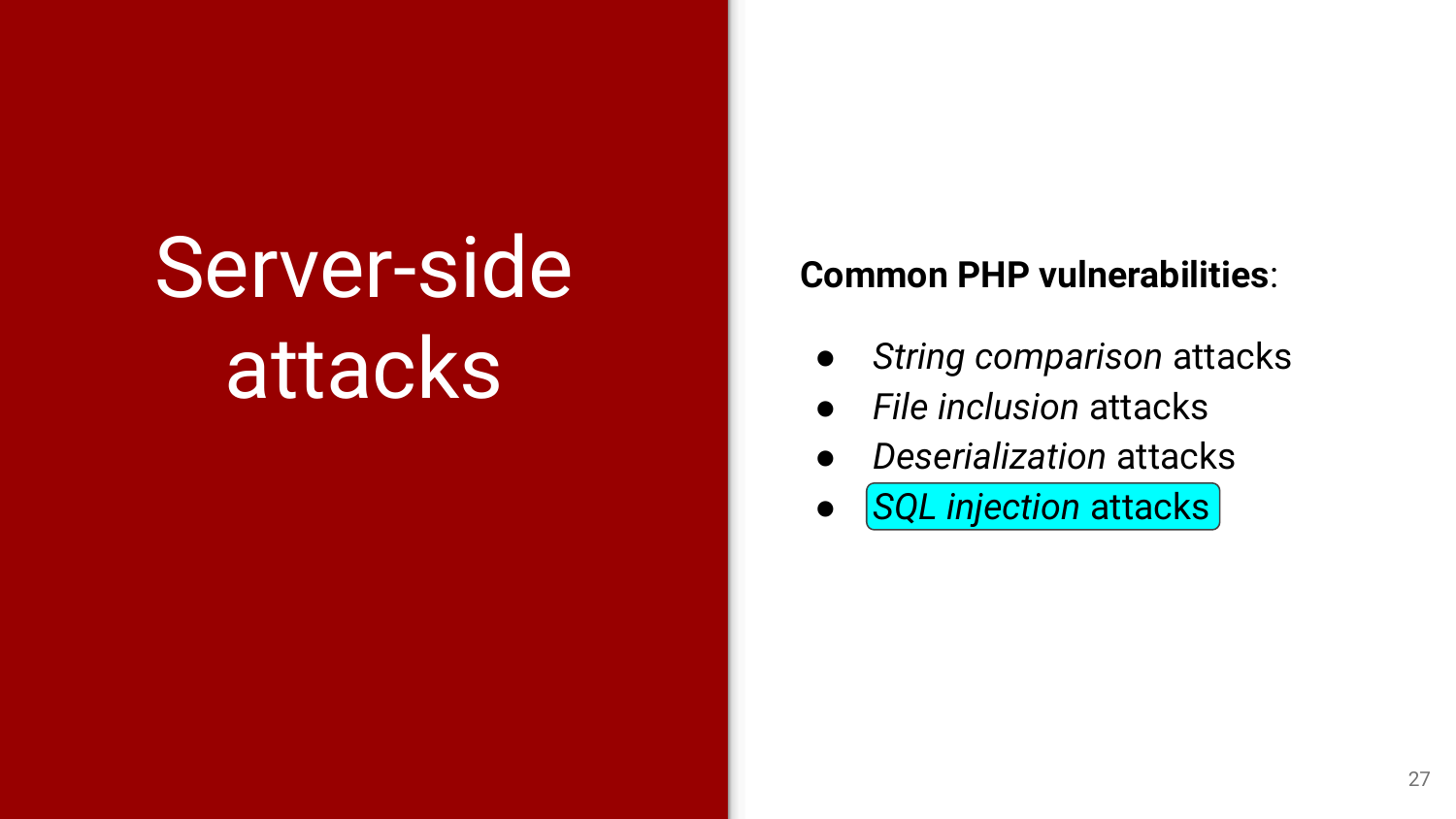SQL statements are **injected** in the input field of the web application with the aim of executing **improper queries** in the database

### **Example**:

```
$query = "SELECT name, lastname, url FROM people WHERE lastname = '"
               . $_POST['lastname']
               . "'";
```
The obtained query is **parsed** and **executed**

The attacker controls part of the SQL code **before** it is parsed ⇒ SQL (code) injection!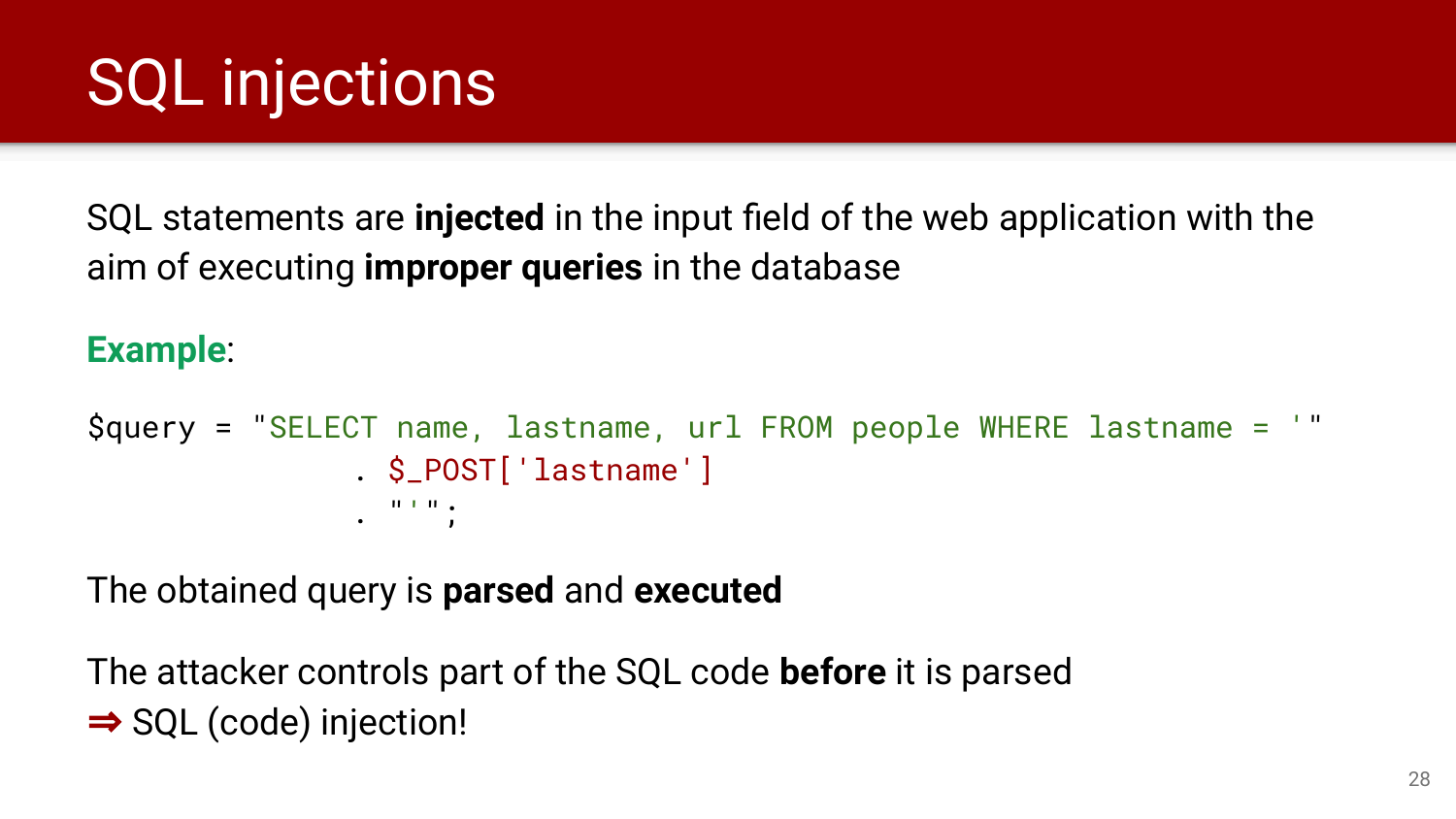### **Examples**

An attacker can inject a string that closes the ' and add SQL code:

● ... WHERE lastname = '' OR 1=1 -- '  $\bullet$  ... WHERE lastname =  $\prime\prime$  OR 1=1 #'  $\bullet$  ... WHERE lastname =  $\prime$  OR 1 #  $\bullet$  ... WHERE lastname =  $\prime\prime$  OR  $\prime\prime$  =  $\prime\prime\prime$ "-- " and "#" comment out the closing quotation (in mysql "-- " should have a space before the comment) **SELECT** name, lastname, url **FROM** people **WHERE** lastname = '' OR 1 #'

⇒ **Leaks** the content of table people (not intended by the programmer!)